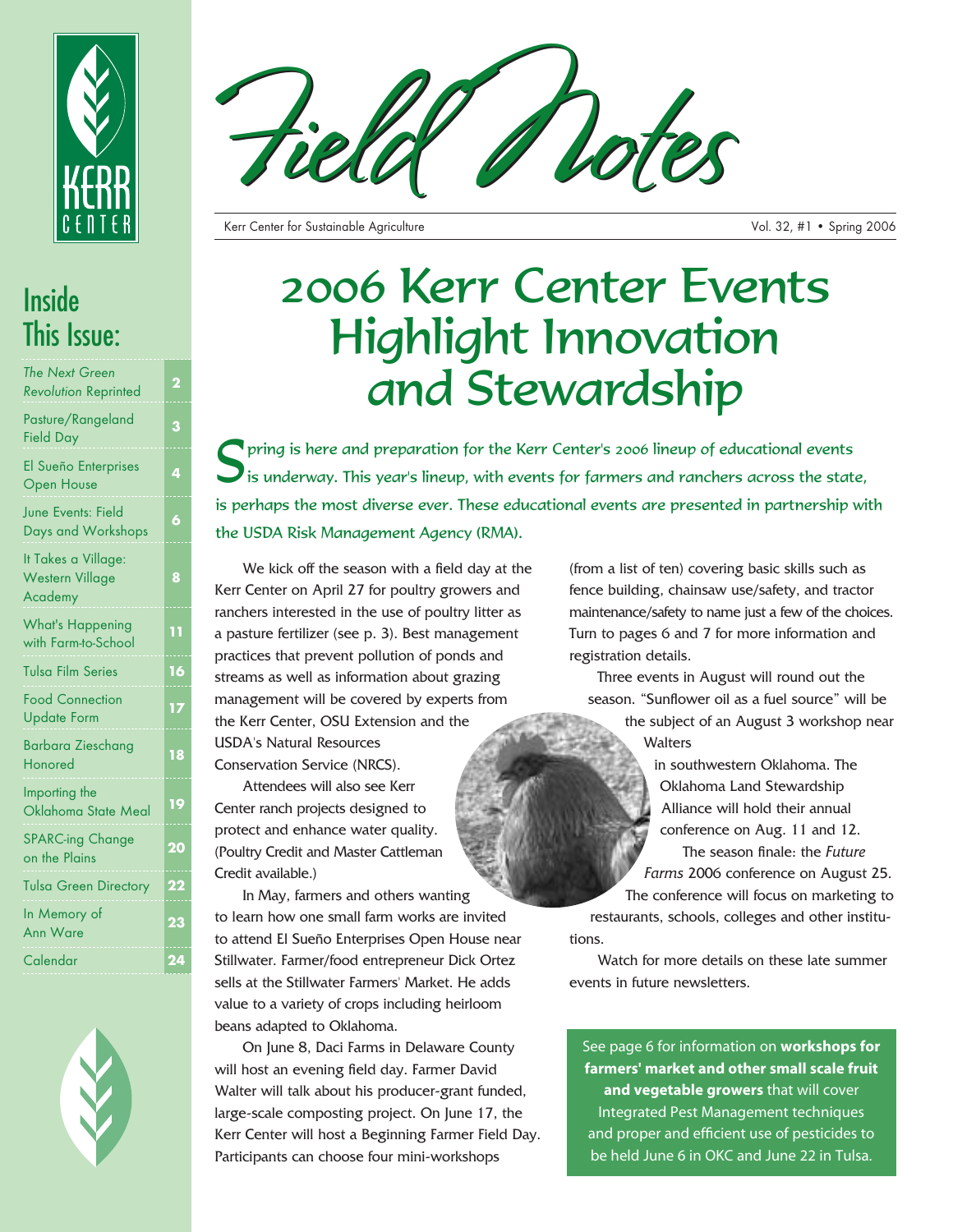*The Kerr Center for Sustainable Agriculture offers progressive leadership and educational programs to all those interested in making farming and ranching environmentally friendly, socially equitable, and economically viable over the long term.* 

The Kerr Center is a non-profit foundation located on 4,000 acres near the southeastern Oklahoma town of Poteau. It was established in 1985.

**For further information contact us at: P.O. Box 588, Poteau, OK 74953 918/647-9123 phone, 918/647-8712 fax mailbox@kerrcenter.com www.kerrcenter.com**

**Overstreet-Kerr Historical Farm 918/966-3396 okhfarm@crosstel.net**

#### **PROGRAMS INCLUDE:**

- Oklahoma Producer Grants
- The Stewardship Farm
- Rural Development and Public Policy
- Communications/Education
- Overstreet-Kerr Historical Farm

#### **STAFF:**

James E. Horne, PhD., *President and CEO*

Simon Billy, *Stewardship Ranch Technician*

Jessica Castillo, *Office Coordinator*

Barbara Chester, *Corporate Secretary*

Jim Combs, *Development Manager, Overstreet-Kerr Historical Farm*

Maura McDermott, *Communications Director*

Lena Moore, *Administrative Assistant*

Mary Penick*, Research Assistant*

Anita Poole, *Assistant to the President/ Legal Counsel*

David Redhage, *Natural Resources Economist*

Liz Speake, *Business Manager*

Doug Walton, *Community Foods Coordinator*

Alan Ware, *Director, Producer Grants Program/Stewardship Farm*

Wylie Harris, *Researcher/writer, Community Foods* 

*Field Notes* is published quarterly and is sent free to subscribers. Address correspondence to: Maura McDermott, editor.

Copyright 2006 by the Kerr Center for Sustainable Agriculture. Newsletter articles may be reprinted if credit is given and a copy is sent to the newsletter editor.



Jim Horne and Maura McDermott

### *The Next Green Revolution* Goes International

*The Next Green Revolution: Essential Steps to a Healthy, Sustainable Agriculture* has recently been reprinted by Atlantic Publishers in New Delhi.

Readers interested in sustainable agriculture in India, Nepal, Sri Lanka, Pakistan, Maldives, Bhutan and Bangladesh can now buy a low-cost English language version of this much-praised book.

The Kerr Center has long received requests for information from developing countries, including requests for *The Next Green Revolution*, first published in 2001 by the Haworth/Food Products Press of New York.

"I was happy to hear about the reprint and hope the book will have a positive impact on developing a more sustainable agriculture in those countries," says Kerr Center president Jim Horne who authored the book along with Kerr Center communications director Maura McDermott.

The book has been called a "well-researched introduction to sustainable agriculture." It provides instructors a useful framework for teaching the essential points of sustainable agriculture and can be used as a supplemental text in agriculture, environmental science and rural sociology courses.

The information in the book remains timely and important as sustainable agriculture becomes better known and more widely-adopted in the US and around the world.

To read reviews and samples from the book, go to www.kerrcenter.com. The original edition can be purchased from the Kerr Center at 918.647.9123 or online.

*"What a delight to review a book which so eloquently traces the history of American agriculture, delineates its current status and shares a dream and guidance of how a sustainable future for agriculture might be assured! This volume is a practical guide for the farmer struggling to be productive and profitable in an increasingly hostile economic environment. It would also be useful as a reference for agricultural courses and outreach programs and the public, policy makers, and other interested in agriculture. The volume is instructive, thought provoking, and a stimulus for action…"*

Norman J. Doorenbos, Auburn University, in *Economic Botany*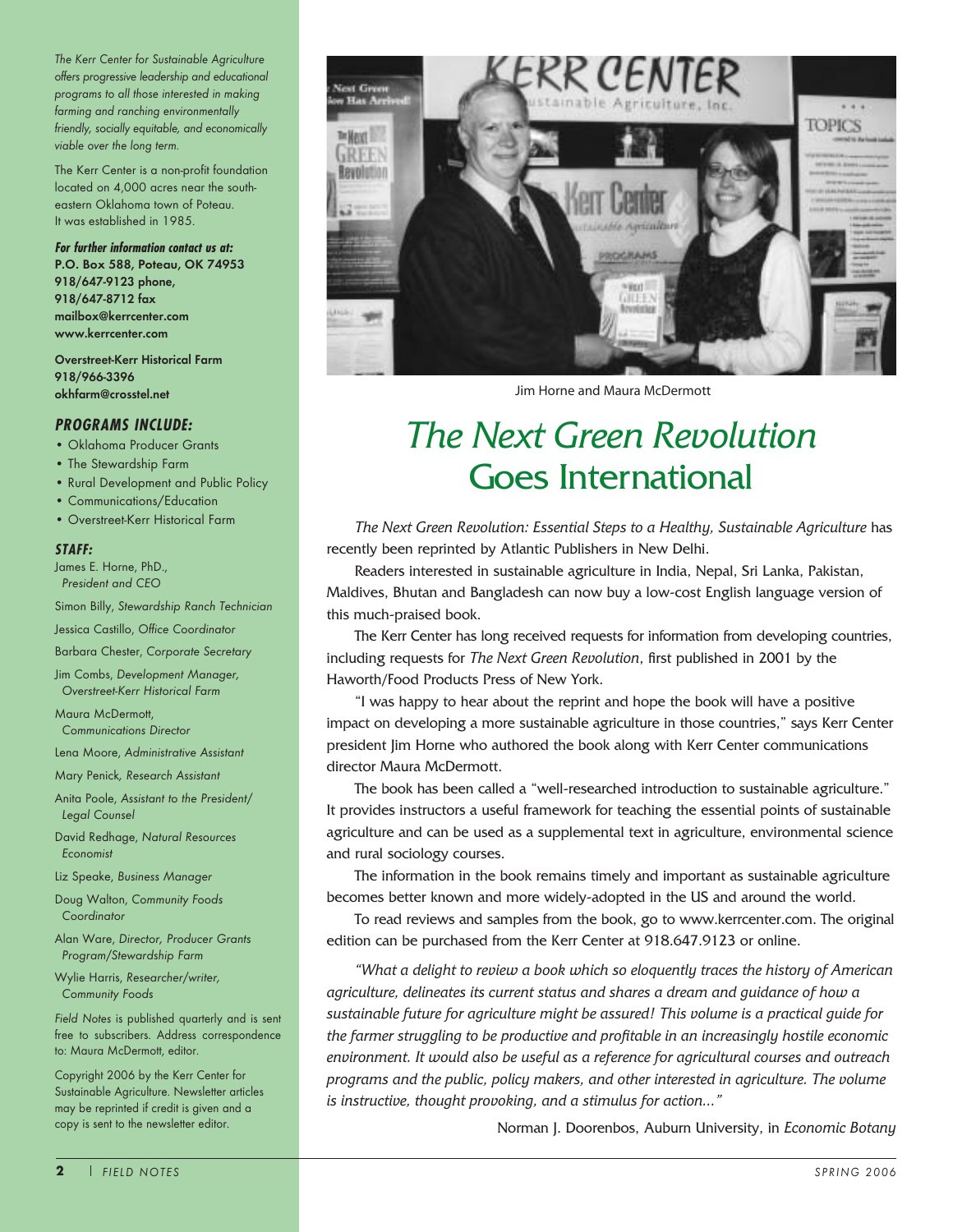### Free Field Day: Best Management Practices for Pasture and Rangeland (Waste Management Education)

### April 27, 2006

Program Starts at 1:00 p.m. Located at the Kerr Center for Sustainable Agriculture- Main Office HWY 271 S

#### **THURSDAY, APRIL 27 1:00 PM Josh Payne, OSU Area Waste Management Specialist** • Path nutrients take from the plant, through the animal, to the soil • Calculating fertilizer value of litter and manure from grazing animals • Main types of pollution from grazing animals • Determine if a pollution control permit is required for an operation **2:00 PM Chris Rice, OSU Area Agronomist** • Pasture tour and demonstration • Describe forage adaptation, forage use, and management practices that exist for forage species commonly grown in Oklahoma • Describe grazing management systems for pastures, indicate situations when each are appropriate, and describe the effects on forage and livestock • Demonstrate the relationships of different management practices by designing a total forage management program **3:00 PM Kenneth Risenhoover, USDA Natural Resources Conservation Service (NRCS)** • Incentive programs for Best Management Practices (BMPs) **3:30 PM David Redhage, Kerr Center Natural Resources Economist** • Tour demonstration areas of BMPs in practice--stabilized stream crossing, fenced-off riparian areas (streams), limited access watering points (to keep ponds clean)

#### SPONSORS:





This educational event is presented in partnership with



HTML/stew.html *This institution is an equal opportunity provider*



3 hrs. Poultry Credit & Master **Cattleman Credit** 



For any additional information contact

> Brian Freking 918-647-8231

or David Redhage 918-647-9123

In 2000, the Kerr Center received a Merit Award from the Soil and Water Conservation Society for protection of riparian areas on the Stewardship Ranch and for educating landowners about protecting their water and soil. For more information, visit www.kerrcenter.com/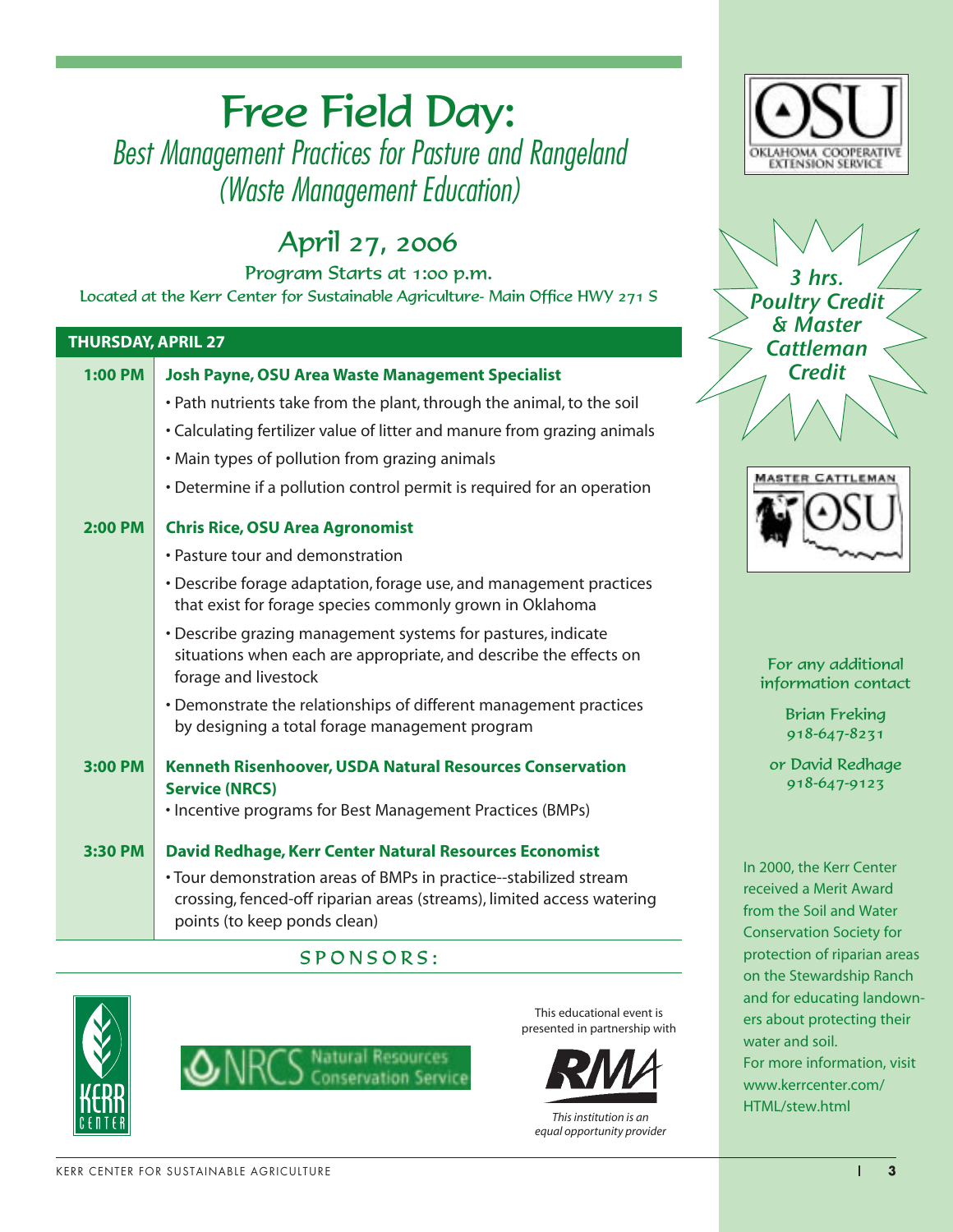# Farm (to Kitchen) to Market: Open House at El Sueño Enterprises

*—Wylie Harris*

A"farm to kitchen to market" operation is how small farmer Dick Ortez describes his business.

On Saturday, May 20th, from noon until six, visitors can literally get a taste of just what that means, when he hosts an open house for all comers at El Sueño (The Dream) Enterprises in Glencoe, outside Stillwater.

The Kerr Center, in partnership with USDA's Risk Management Agency, is sponsoring the free event.

Here's a sneak preview: the taste of El Sueño is rich with diversity in all aspects of the business, from production to processing to marketing.

For example, Dick Ortez's garden plots produce nearly twenty different fresh vegetable crops, everything from cabbage and cantaloupe to scallions and summer squash. And that's just the vegetables.

El Sueño Gardens' harvest also encompasses four varieties of common bean, and a host of grains, including wheat, rye, milo, oats, barley, millet, spelt, corn, and rice, as well as more exotic species like buckwheat, amaranth, and quinoa.

"What you have in me," says Ortez, "is someone who is deeply committed to sustainability, deeply committed to diversity."

It's his efforts at diversifying in the bean field that have made Ortez a twotime recipient of Kerr Center producer

grants, supporting his work toward developing varieties of dry beans that perform well in Oklahoma and can form the basis of a line of value added products.

But Ortez emphasizes that his operation is about much more than just the beans, and May's open house is meant to showcase the whole farm – and the kitchen, too.

#### **Adding Value in the Kitchen**

"Nurturing your meal from seed to table," is El Sueño Enterprises' marketing slogan. That refers to a range of production and marketing activities every bit as diverse as the gardens' bountiful harvest.

Ortez does sell a small amount of each crop as fresh produce at the Stillwater Community Farmers Market. But, he says, "I don't plant anything I haven't already developed a valueadded product I can make from in my kitchen." The majority of his crops pass through that kitchen before they go into his customers' hands and mouths.

Working in a licensed, on-farm commercial kitchen, Ortez turns El Sueño Gardens' produce into a line of processed products that he sells, alongside his fresh produce at the farmers' market, under the name Boarding House Classics.

Fresh cabbage becomes sauerkraut. Fresh beets get pickled. Sweet and hot peppers come out as salsa and chile verde. Boarding House Classics' other value-added offerings include vinegar



Richard Ortez in his commercial kitchen

peppers, Louisiana hot sauce, dried beans, cracked wheat & rye, dried basil, and chili powder.

There's also a vinegar bean salad made with twenty different varieties of beans, each with its own distinct texture and flavor.

In addition, Ortez bakes breads fortified with some of the many grains from El Sueño Gardens and makes soup to sell at his booth at the farmers' market. One week's offering was cream of potato; the next week's customers savored curried squash.

Such fresh-cooked offerings actually represent a scaling back in the food service side of El Sueño Enterprises. For a decade, Ortez ran a café in Stillwater, again serving up dishes built around what he grows on his farm.

He's now closed the café to focus on the farming and processing aspects of the business, but still serves up an occasional meal through his Boarding House Catering service.

"In everything I market, I have at least one thing I've grown," Ortez says. That's a model of vertical integration more commonly encountered in stories about giant agribusiness companies.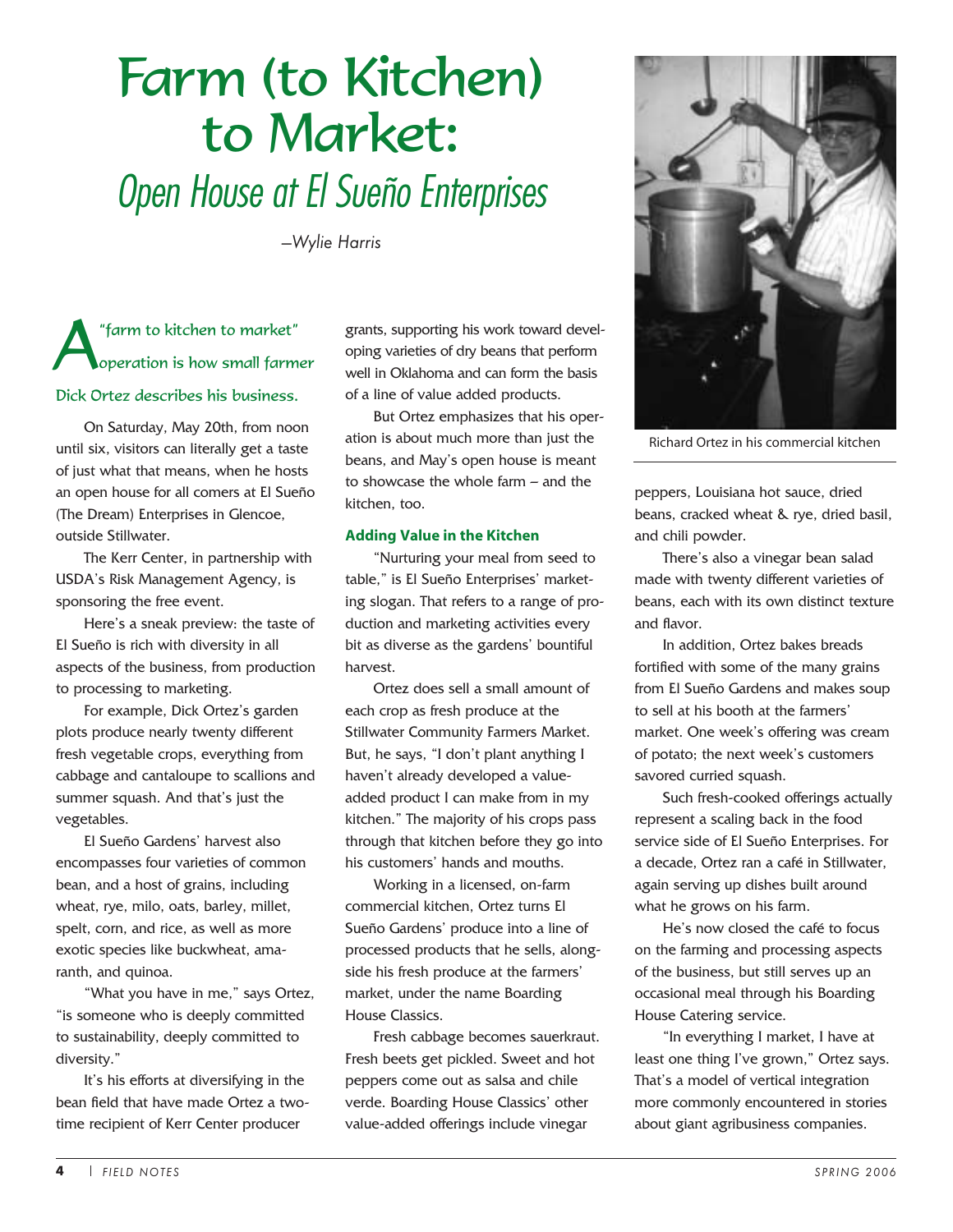Instead, Ortez is turning it into a path toward viability for small farmers.

#### **Integrated Approaches**

The farm and the commercial kitchen have been complementary parts of Ortez's business since he started it in 1994. The kitchen, situated in a converted mobile home, began life on the farm, and then moved into Stillwater to accompany the café venture. Since the closing of the café, the kitchen has relocated back to a corner of the farm's 74 acres.

El Sueño Gardens, the farming part of Ortez's operation, doesn't occupy much more space than the trailer. He grows his immense diversity of crops in half a dozen 60' by 60' plots, in a vegetable-grasslegume rotation.

To Ortez, the integration of food production and processing makes sense in an operation the size of his. For a small producer,



Richard Ortez at a local farmers' market

he points out, production costs are always going to be high enough to prevent effective competition with larger farms on highvolume, low-profit margin crops.

"So," he says, "you have to come up with something that customers can't get somewhere else." With their added value and distinct marketing identity, preserved foods – dried, canned, and otherwise – offer a seemingly inexhaustible list of possibilities.

Another advantage to Ortez's style of micro-integration, he says, is product longevity. If he doesn't sell a piece of fresh produce on market day, he explains, it's basically lost, unlikely to retain its quality until the next market the following week.

Canned and dried items, on the other hand, have "a shelf life measured in years," so that if they don't sell one week, it's easy to bring them back again and again until they do.

Ortez's personal history is as varied as his garden production and processed product line, and that diversity of experience makes him uniquely qualified to implement the business model he's developed.

He's retired from an academic career as a microbiologist, which included teaching classes on "food microbiology." As such, he has an in-depth understanding of the processes involved in, say, fermenting cabbage into sauerkraut. He also had

> insight into why the commercial kitchen licensing regulations required the things that they did.

#### **Learning More**

Anyone curious to know more about  $-$  or just hungry to sample – Ortez' current and future cropping and processing plans can do just that at his open house on Saturday, May 20th.

Both the kitchen and the farm will be open for browsers beginning around noon, with light fare available for snacking. Ortez will lead

a guided tour every hour or so until early evening, with visitors welcome to come and go as they please.

The open house will offer a view of all aspects of El Sueño Enterprises – "from seed to table," in keeping with the spirit of its slogan – and provide a wealth of ideas for small Oklahoma farmers and food producers interested in maintaining and enhancing their own business viability.



#### **DIRECTIONS TO EL SUEÑO ENTERPRISES**

El Sueño Enterprises, 4204 N. Bethel Rd., Glencoe, OK 74032, 405.377.8542

From the intersection of Highway 51 (E 6th Street) and 108 (S Rome Road), east of Stillwater:

Go north on 108 for four miles, to Richmond Road.

Turn east onto Richmond and go two miles, to the intersection of Richmond and Bethel (cemetery at southwest corner of intersection).

Turn south on Bethel and go half a mile.

On the west side of the road, there's a brown mobile home (the commercial kitchen) with a driveway to its north. Park at the road and walk up the driveway to the house.

Field Day begins at noon and goes until 6. Bring a lawn chair. If weather is rainy or looks to become rainy the field day will be cancelled and held the following Saturday, May 27. Call Alan Ware the morning of the field day at 918.658.5267 if you have a question about whether the field day will be held.

*This event is presented in partnership with the USDA Risk Management Agency*

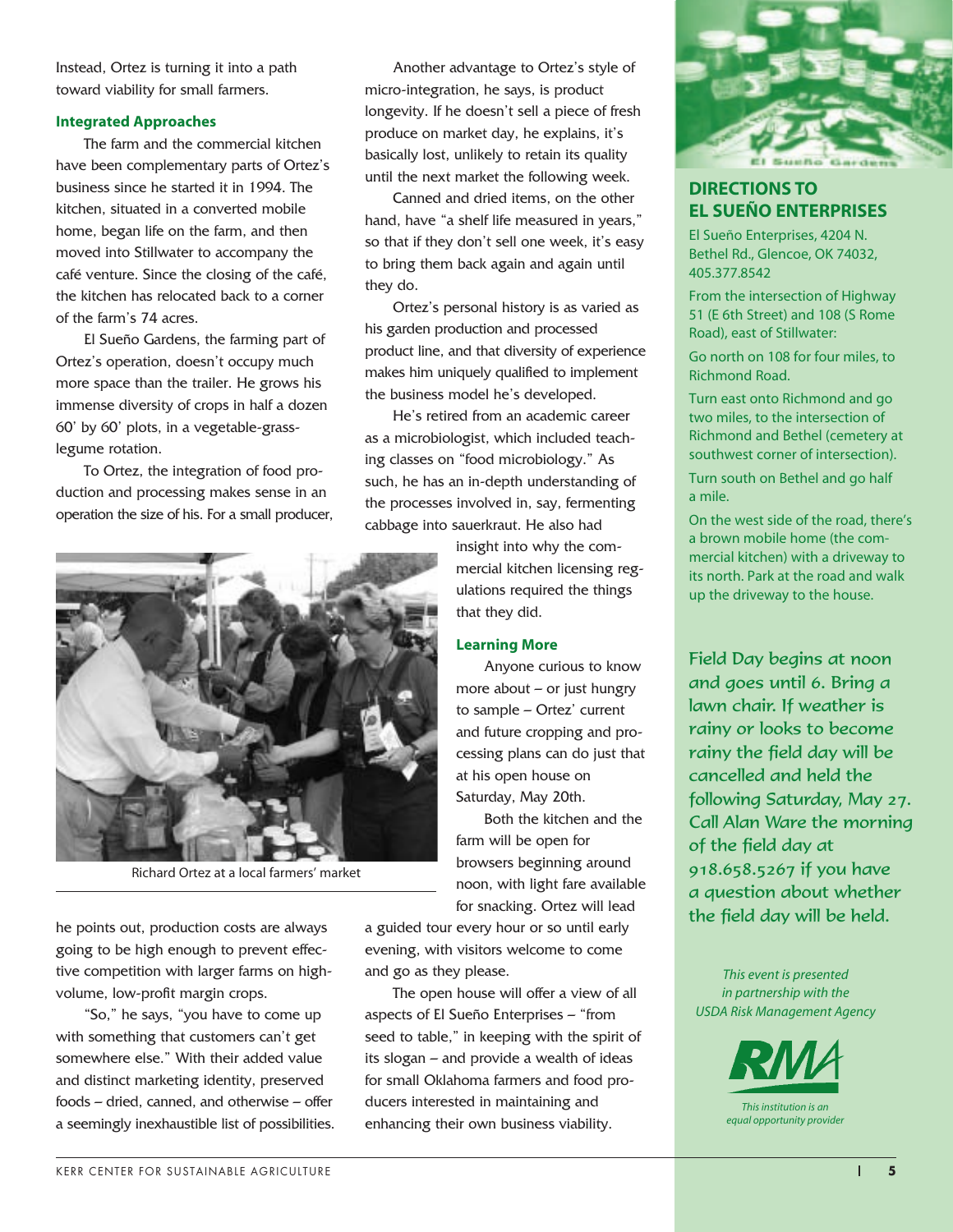

### The Changing Face of Oklahoma Farming

- Reversing a trend of fifty years, the number of farms in Oklahoma grew by nearly 25% between 1992 and 2002.
- Most of these new farms were less than 180 acres.
- With roughly the same amount of farmland in the state, the addition of all these new, smaller farms reduced the average farm size, from a historic high of 480 acres to 404 acres.
- Women are the largest minority group in Oklahoma farming, and their numbers doubled between 1992 and 2002.
- Latinos are the fastestgrowing minority group of Oklahoma farmers. Since 1992, their numbers have increased sevenfold.
- Since 1987, Oklahoma's numbers of Native American and Asian American farmers have more than doubled, and those of African American farmers have grown by a quarter.

# June Events

#### For more information call the Kerr Center at 918.647.9123

#### FIELD DAY: Composting for Weed Control

This free field day will show visitors the large-scale composting project on the Daci Farm in Delaware County. The Walter family received a producer grant from the Kerr Center in 2005 to test the effects on production of using compost in various ways in their garden plots.

The compost, made from poultry litter, hardwood sawdust and a small amount of dairy manure, is made in a large (45 ton) continuously rotating drum "digester." The finished product has no offensive odor, and retains nutrients and beneficial microorganisms.

Visitors will see the family's organic production system and hear the results of their demonstration.

#### **When and Where:**

June 8, 5-8 p.m. No pre-registration required. Held rain or shine; bring a lawn chair.

Daci Farm is located 12 miles northeast of Grove. From Grove, at the stoplight at 3rd and Main, take hwy. 10/25 east for 3 miles. Turn north on hwy. 10. Go 5 miles to 240 and turn east (2 blue water towers on corner). Go 4.5 mi. to S. 697 Rd; look for the sign that says COMPOST, Daci Farm. Turn south (right) onto a gravel road. Go 2/3 mile; look for Daci Farm sign on left.

> *This event is presented in partnership with the USDA Risk Management Agency*



*This institution is an equal opportunity provider*

#### WORKSHOP: Integrated Pest Management (IPM) and the Proper Application of Pesticides

This free workshop is for farmers' market gardeners and small-scale producers of fruits and vegetables. Tulsa County Extension Horticulturist Sue Gray and Kerr Center staffers Alan Ware and David Redhage will teach farmers about IPM practices such as scouting and ways to determine insect populations. They will also cover calibrating and properly using a backpack sprayer so producers will not overuse chemicals. They will show attendees how to figure proper amounts of chemicals (and organic products) for small acreages.

#### **When and Where:**

June 6, 4-8 p.m., Oklahoma State University, Oklahoma City Campus (OSU-OKC), NW 10 and Portland, Oklahoma City

The workshop will be repeated

June 22, 4-8 p.m., Tulsa Community College Northeast Campus, 3727 East Apache St., Tulsa

#### **Space is limited; pre-registration required.** Call 918.647.9123 by June 1 for OKC workshop, or by

workshop.

June 19 for Tulsa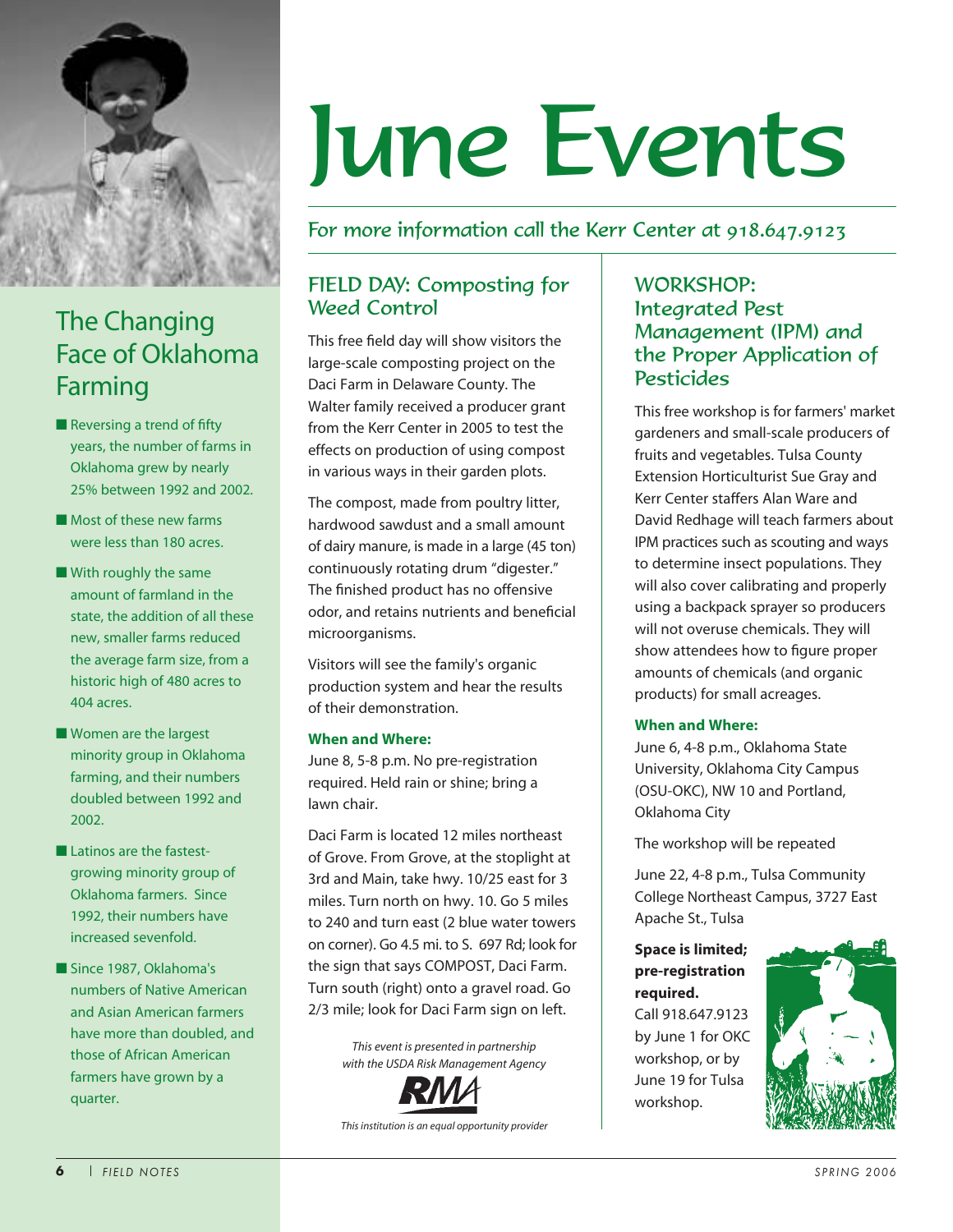### Workshop for Beginning Farmers

Just moved to the farm (or farmette) of your dreams? Ready to dig in to the chores, but find your skills don't quite match your ambition? If so, this hands-on workshop might be just what you need.

**When and Where:** June 17 at the Kerr Center near Poteau. Held rain or shine; bring a lawn chair. Check-in/registration from 8-9 a.m. Sessions begin at 9 and run through 3:30. Choose four one hour sessions for the day. \$20 for the day includes materials and lunch. **Pre-register by June 5** by filling out the form below or online at www.kerrcenter.com

**Getting there:** Take highway 271 south of Poteau about five miles. Watch for signs.



| <b>BEGINNING FARMER</b><br><b>WORKSHOP REGISTRATION</b><br>Deadline: June 5                                                                                                                                                                          | <b>MORNING SESSIONS: Pick two.</b><br>Designate #1 for first morning session (9-10 a.m)<br>and #2 for second morning session (10:30-11:30).<br>____ Sprayer Calibration                                            |
|------------------------------------------------------------------------------------------------------------------------------------------------------------------------------------------------------------------------------------------------------|--------------------------------------------------------------------------------------------------------------------------------------------------------------------------------------------------------------------|
|                                                                                                                                                                                                                                                      | Soil Testing & Pasture Identification                                                                                                                                                                              |
|                                                                                                                                                                                                                                                      | <b>Chainsaw Demonstration &amp; Safety</b><br>Fence Building<br>Trailer Backing                                                                                                                                    |
|                                                                                                                                                                                                                                                      |                                                                                                                                                                                                                    |
| Please include check made out to: Kerr Center.                                                                                                                                                                                                       | <b>AFTERNOON SESSIONS: Pick two.</b><br>Designate #1 for first afternoon session (1-2 p.m.)<br>and #2 for second afternoon session (2:30-3:30).                                                                    |
| Mail form to:<br><b>Kerr Center</b><br>This event is presented in partnership with<br>the USDA Risk Management Agency<br>Beg. Farmer Wkshp.<br>PO Box 588<br>Hwy. 271 South<br>Poteau, OK 74953<br>This institution is an equal opportunity provider | Small Engine (mowers, tillers) Repair<br>Organic Vegetable Production<br>Tractor Maintenance and Safety<br>Basic Animal Care (cattle, goats, hogs,<br>sheep, horses) and Feed Labeling<br><b>Garden Irrigation</b> |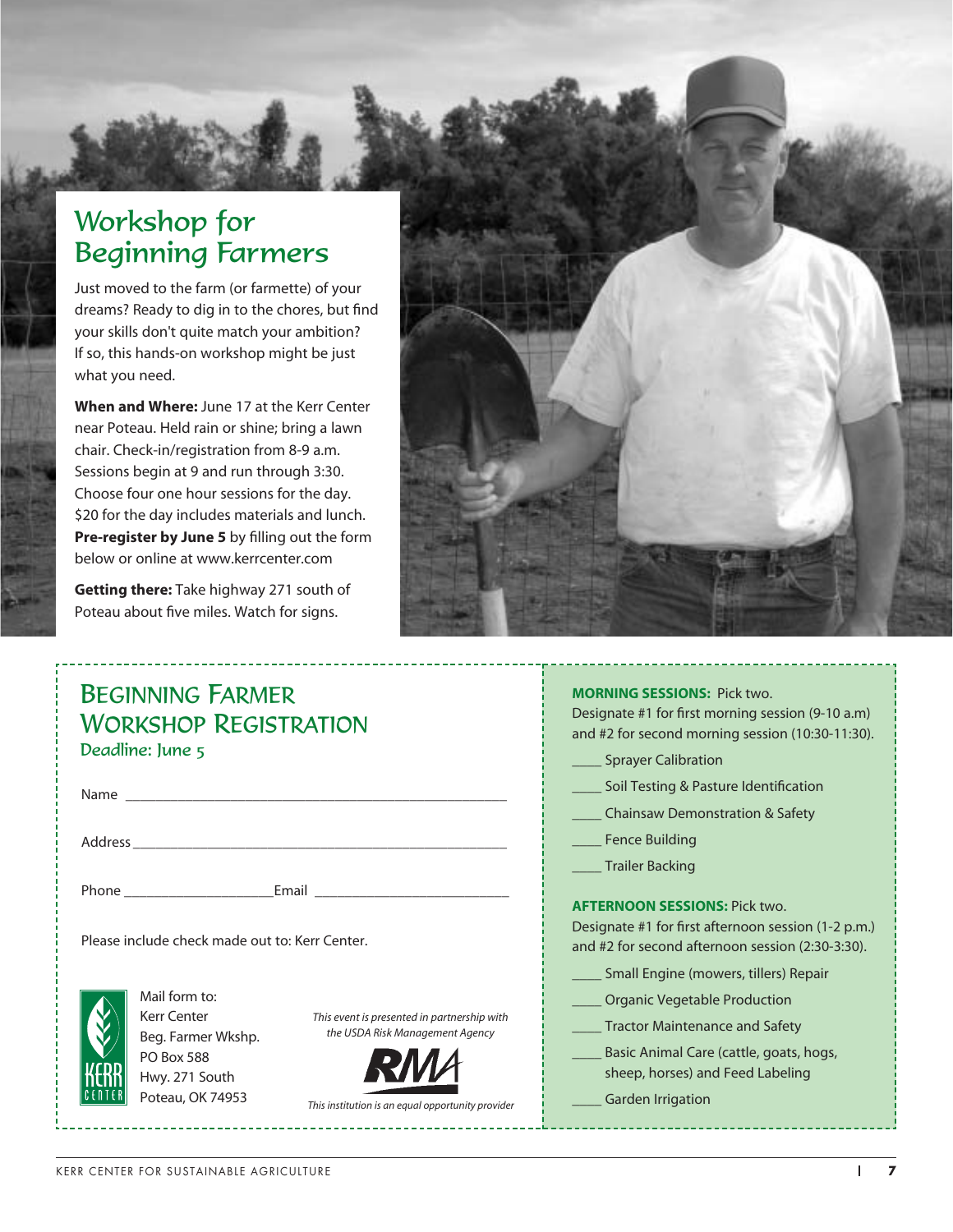

Read it! Read it! Walk it! Walk it! Kids take up the "reading and walking challenge."



Kids keep moving during Family Arts Night.

# It Takes a Village

Western Village Academy and Integris Health team up to reduce the risk of childhood obesity in students

*—Shauna Lawyer Struby*

n the face of things, Western Village Academy in northwest Oklahoma City is like any other elementary school.

Halls are decorated with brightly colored student art. Outside the principal's office pictures and certificates noting the achievements of students line the walls. During recess the laughter of children reverberates across the campus.

And of course no school is complete without the smell of freshly sharpened pencils and cafeteria food wafting through the hallways.

But in at least one way, Western Village is different.

Western Village has David Dubé, a physician's assistant who came to the school five years ago and is actually an employee of Integris Health, Oklahoma's largest health care organization. Dubé's salary, paid by Integris, is a part of the corporation's sponsorship of the academy, the first elementary charter school in Oklahoma.

Since few schools have the luxury of a full-time nurse, much less a physician's assistant, Dubé is in many ways a pioneer in school health care.

During his first school year (2000-2001), he settled in and began interacting with the kids. As he took family medical histories, worked on getting immunizations up to date, and doctored skinned knees, intuitively he felt something was not quite right with the health of the students.

"When I got here, I just took a look around at the kids and intuitively I thought something was awry," says Dubé. "I had a feeling something wasn't right in regard to the health of the kids but I wasn't sure what it was."

So Dubé went on a fact-finding mission, searching for what his intuition was telling him. Dubé logged students' height and weight, calculated growth charts using the Center for Disease Control's body mass index (BMI) formula, and screened every single child's hearing and eyesight.

He also collected data on socio-economic indicators including a student's grades, family health history, and income level. The school is located in a lowincome area of northwest Oklahoma City where many of the families have an average monthly income of less than \$1,000.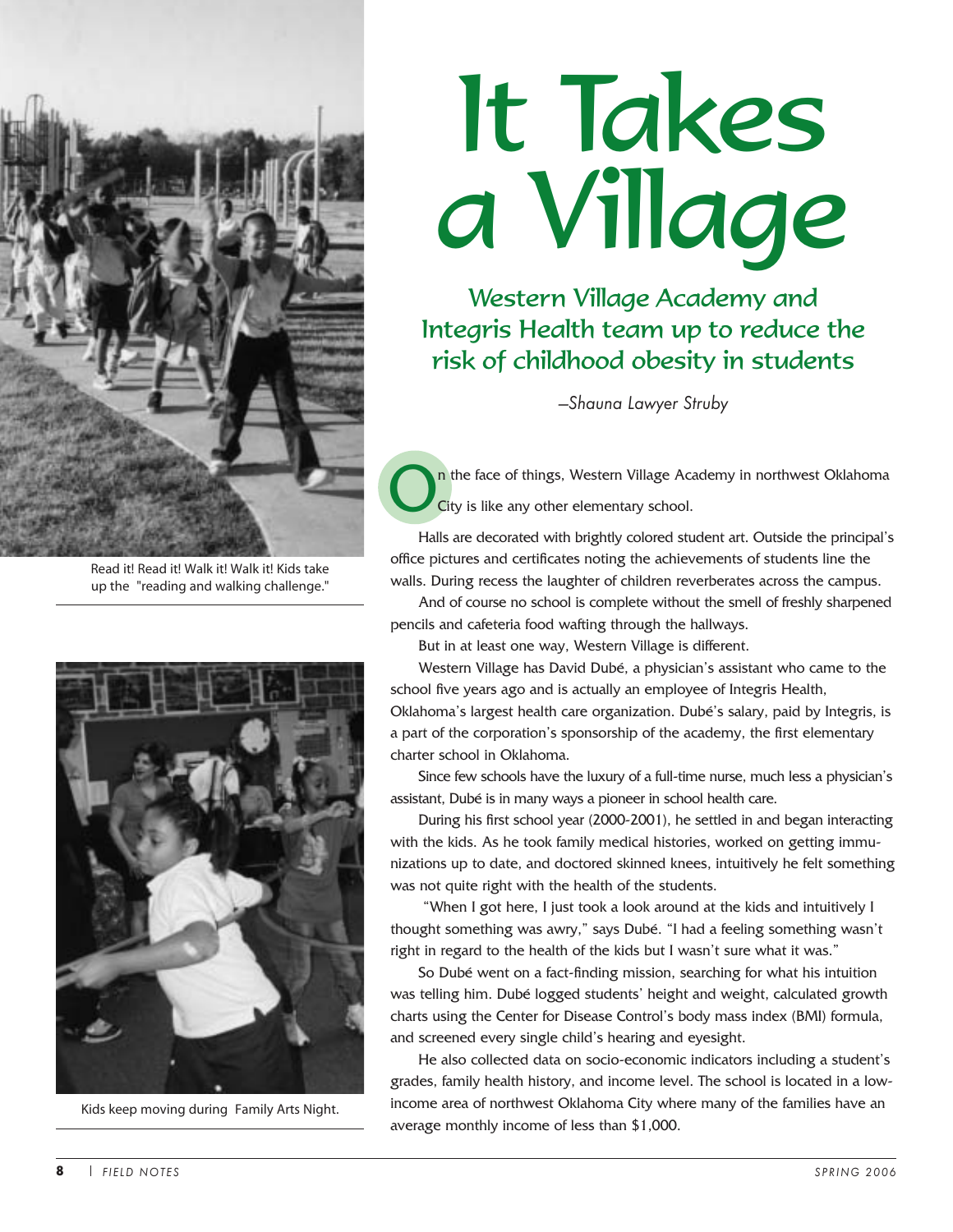Compiling such comprehensive data for 330 individual kids by hand was so time-consuming and data intensive that Dubé sought the help of a computer programmer, Kathleen Patton of Edmond. Patton created a program allowing Dubé to efficiently track every child at Western Village and analyze the factors influencing a child's health.

The result was Dubé got an expandable, adaptable tracking program and perhaps more importantly discovered what his instincts were trying to tell him.

This was before the studies and headlines about America's obesity epidemic hit mainstream consciousness, but to Dubé, the statistics were disturbing considering the role childhood obesity plays in other health issues.

Obesity places children at an increased risk of high blood pressure, higher cholesterol and fat levels, and Type 2 (often referred to as adult-onset) diabetes. These conditions in adulthood are well-established risk factors for heart attacks, strokes and numerous other medical problems.

"Our successes come from our partnerships with so many and a dedicated staff," says Brinson. "This is truly the epitome of the concept that it takes a village to raise a child. Everyone has their heart in doing the best for these children."

"When we calculated the overall BMI of the children, 27.8 percent of the kids at Western Village were at risk for obesity," says Dubé. "I think at the time the national average was about 20 percent. We also found a direct correlation between the economic status of the family and the risk for obesity, with lower income families at greater risk."

It's also known the longer a child remains obese, the more likely that child is to become an obese adult.

Alarmed by his discovery, Dubé shared his findings with Western Village Academy principal, Peggy Brinson. Fully aware they couldn't control all the factors contributing to the obesity risk for their students, Dubé and Brinson focused on factors they could



The "Excellent Elevated Eagles" jump rope team in action

### The Skinny Behind the Bulge

■ During the last 30 years in the United States, the percent of overweight children ages six to eleven has quadrupled, while the percent of adolescents who are overweight has increased by two and a half times.

Between 1977 and 1996. children increased their intake of foods from restaurants and fast food outlets by 300%, while soft drink consumption by adolescent boys tripled over a similar timeframe.

■ Children who eat fast foods consume more sugar-sweetened beverages, less milk, and fewer fruits and non-starchy vegetables, than children who do not (according to research published in the journal *Pediatrics*).

■ Nationally, only two percent of school-aged children consume the recommended daily number of servings of all five major food groups.

■ In Oklahoma, only 14% of Oklahoma high school students eat five or more servings of fruits and vegetables per day.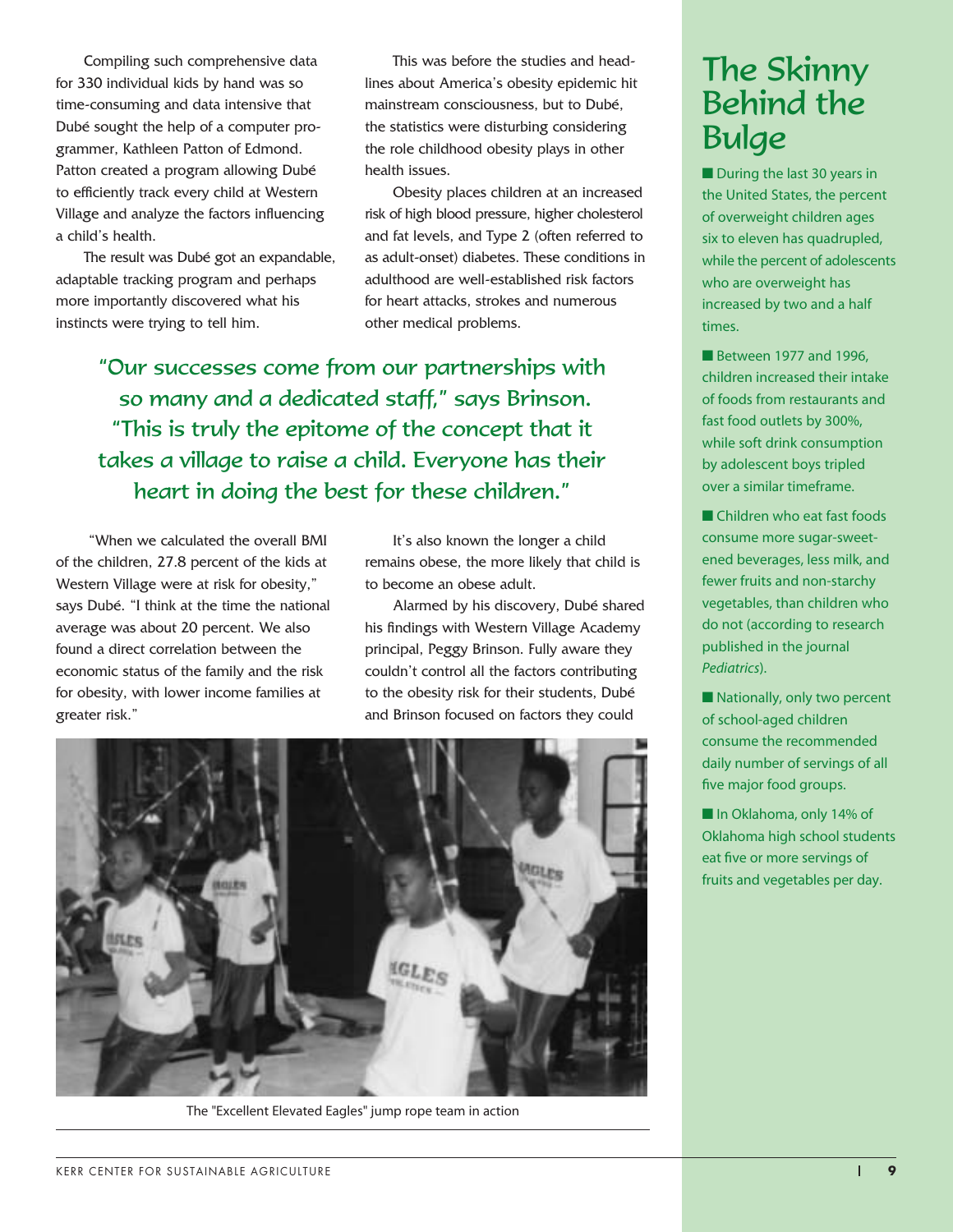change. Dubé assessed the school's programs in two vital areas: physical education and nutrition.

Dubé's examination of the school's lunch program revealed a menu high in fat, sweets, and fried and breaded foods. Working in partnership with the school district's meal planners, Dubé and Brinson made adjustments to meals and snacks that would continue to provide the amount of nourishment needed by the kids but that at the same time was lower in fat.

"Breakfast and snacks were easiest to address. We added a lot of fresh fruit, cheeses, crackers and that helped out

quite a bit," says Dubé. "Lunch is more challenging due to state and federal guidelines on what children should be receiving every day, but we've made strides there as well." One student favorite: fresh fruit yogurt smoothies.

As a charter school, Western Village focuses on the arts. In keeping with this emphasis, the kids were doing primarily dance-based physical activities rather than traditional physical education.

The school decided to offer a more varied program. A walking program with prizes for the kids was instituted and new playground equipment was added.

The school also hired a full-time physical education teacher, Dana Chambers. Chambers started with a regular rotation of physical education each week for every child.

In addition to dance Chambers added seasonal games like soccer and basketball, gymnastics, jump rope and other games.

"The kids love it, they enjoy it," says Chambers. "Our physical education program is a very cooperative effort that involves the whole school. The teachers realize physical education stimulates the kids. They come back to their teachers after P.E. ready for class and ready to learn."

Through private donations, the school recently added a brand new walking track. "The track may seem like a small thing but to this school and the surrounding community it's huge," says Dubé. "People from the community are using it and families are walking together. increased physical activity.

"The changes David instituted made a difference in the overall well-being of the kids," says Brinson. "They are more self-confident now and overall their physical health definitely is a piece of the larger success we're having with the kids here."

Brinson noted many of the school's success over the last few years are interrelated, building on and feeding each other, linked to the holistic approach they take in educating the children. For instance, when Brinson arrived only 25 percent of the children could read at or above their level.

> With the addition of a rigorous reading program, that number is up to 66 percent, and as Brinson and Dubé proudly note, every child at Western Village has a mentor, which they feel makes a huge difference in the lives of the kids. Most of the volunteer mentors come from Integris Health, Oklahoma Christian University of Science and Arts in Edmond, and Heritage Hall High School in Oklahoma City. "It's a slow

David Dubé is a physician's assistant at Western Village Academy.

They're proud of the track."

As a result of the school's efforts, student BMIs are coming down and this year hit the lowest level yet, with only 15.1 percent of Western Village's students found to be at risk for obesity. That's down more than 12 percentage points from 27.8 percent when Dubé first tallied BMIs.

Brinson is thrilled with the results and adds a decrease in discipline referrals could also be related to the release of energy the kids now get with the

process but we've made some big strides," says Dubé. "It's interesting. I've never been involved in a school quite like this where not only are we educating children, we we're also caring for them holistically."

"Our successes come from our partnerships with so many and a dedicated staff," says Brinson. "This is truly the epitome of the concept that it takes a village to raise a child. Everyone has their heart in doing the best for these children."

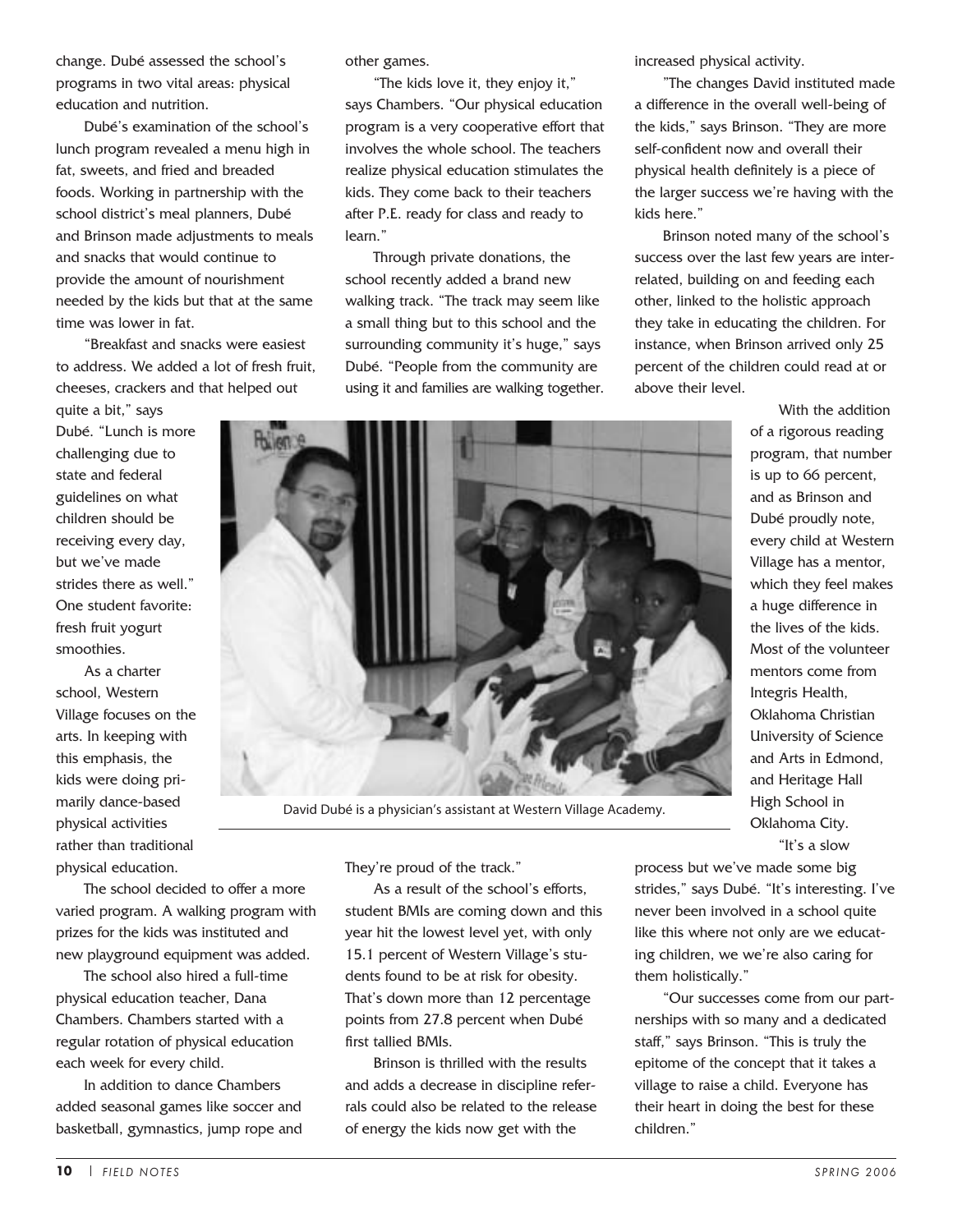# Momentum Building for Farm-to-School Programs

The four-year effort to establish a<br>statewide farm-to-school program statewide farm-to-school program in Oklahoma gained momentum in the fall and winter of 2005 as the pilot program expanded and farmers, schools and policy makers expressed interest and support.

Simply put, farm-to-school programs connect schools and farmers. Schools purchase food (often fresh fruits and vegetables) from local farmers to serve in school meals and snacks. Nutrition lessons can be coordinated with the locally-grown produce being served.

The most effective programs include fun learning activities such as food tastings and cooking demonstrations, school gardens, farm/farmer visits and lessons about agriculture. The goal: get kids excited about eating healthy food.

In 2004, four school districts (Broken Arrow, Edmond, Shawnee and Tahlequah) participated in a pilot farmto-school project, serving Oklahomagrown seedless watermelons for lunch during August and September.

The watermelons, grown by Bob Ramming of Hydro, were so popular with students and food service that in fall 2005 two school districts (Muskogee and Tulsa) were added to the four, tripling the number melons delivered.

Research in other states has revealed that farm-fresh fruits and veg*—Maura McDermott*

etables are student favorites at lunch. Lisa Griffin, Tulsa Schools Child Nutrition Coordinator, agrees. The watermelon was served in all Tulsa schools and the kids eagerly chose it when it was offered.

"The teachers and cafeteria workers all thought the program was great," she says. "Farm-to-school is a win-win for both farmers and school kids," says Jim

Left-right. Kerr Center president Dr. Jim Horne, Fit Kids Coalition chair Stanley Hupfeld, and OICA Executive Director Anne Roberts at the Fit Kids Coalition meeting Feb. 22 at the Oklahoma state capitol.

Horne, president of the Kerr Center and chairman of the Oklahoma Food Policy Council, which organized the pilot. "Kids eat tasty, fresh, nutritious produce, while farmers gain a new market."

In conjunction with the watermelon deliveries, the Oklahoma Ag in the Classroom program distributed a "watermelon curriculum," to teach students about nutrition, food, agriculture and biology.

Farm-to-school goes a step beyond saying "eat this, it's good for you," says Chris Kirby, vice chair of the Oklahoma Food Policy Council. She says that if you teach children about growing fresh fruits and vegetables their interest in eating healthy foods shoots up.

Horne notes that almost 400,000 school lunches and over 150,000 breakfasts are served each day in Oklahoma. By one estimate, if just half of the

> current amount spent by schools on fresh produce went to purchasing locally-grown items, it would amount to \$6 million going to local farms and into local economies.

Oklahoma ranks twelfth in the nation in watermelon production, yet until the pilot project in 2004, few of those melons were being served in Oklahoma schools.

The most important winners, naturally, are the kids. Jill Poole, head of food service at Broken Arrow, credits the freshness and taste of the melons for their popularity. "It was the best watermelon I

ever had, period," she says.

Buying the watermelons locally and having them delivered weekly allowed the schools to have watermelon on the menu much more often, and for a longer time period—five weeks.

"One of the most exciting aspects of the Farm-to-School program is the cooperation we are seeing among the groups involved," says Terry Peach, Oklahoma Secretary of Agriculture.



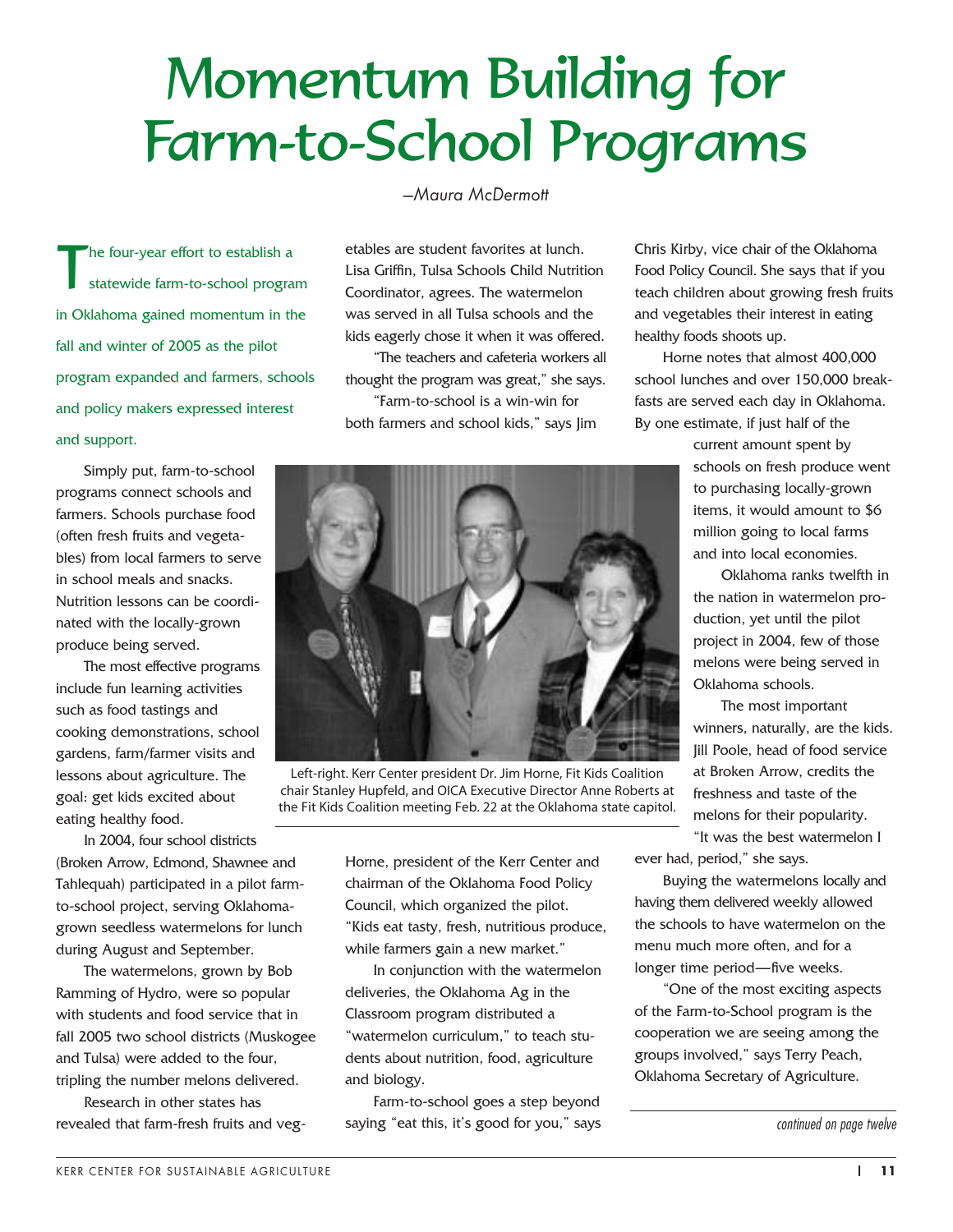#### Momentum Building for Farm-to-School Programs

continued from page eleven

"Educators, farmers, consumer groups and our agricultural organizations are completely behind this initiative and I foresee great advances in this area for the future."

The cooperation indicates a growing concern in the state about children's health. During the last 30 years, there has been a four-fold increase in the percentage of children who are overweight. Teaching children to make healthy food choices is the key to reversing this trend.

Having fresh fruit that kids like on the menu is important in a state where only about one-quarter of Oklahoma fifth graders eat five or more servings of fruits and vegetables per day, and even fewer high school students do.



#### Healthy for Life

Last fall, the Legislative Task Force on the Promotion of Children's Health recommended seven areas of potential legislation, including Oklahoma farmers selling fresh produce to schools and healthier food options in school cafeterias.

Late in the year, Sen. Daily Lawler established an interim study of farm-toschool and invited those familiar with



Rita Moore, Child Nutrition Manager, Eisenhower International School.

the Oklahoma program as well as farmto-school advocates from outside Oklahoma to speak at two hearings at the state capitol.

During the first interim hearing, Jim Horne said farm to school is "a way to help encourage better nutrition, to get parents actively involved in supporting better nutrition in schools. But it also will get our farmers interested and realizing that this is a market."

Prior to the interim hearings, the Oklahoma Institute for Child Advocacy (OICA) and the Fit Kids Coalition endorsed an expanded statewide farmto-school program. Both organizations are influential advocates for improving children's health.

The Fit Kids Coalition is a grass roots association of more than 90 organizations. The organization supports efforts to fight childhood obesity in Oklahoma.

During a press conference in March announcing the Fit Kids legislative agenda for 2006, Fit Kids chairman Stanley Hupfeld, president of Integris Health in Oklahoma City, said that the quickest way to positively affect change in children's health is through the schools.

In March, initial bills supporting farm-to-school efforts in Oklahoma were passed in the Oklahoma legislature. Senate Bill 1515, authored by Sen. Lawler passed unanimously March 2. House Bill 2655, authored by Rep. Susan Winchester, (and Neal Brannon), passed 99-1 on March 6.

As of press time, final bills were pending. The legislation would create a farm-to-school program within the Oklahoma Department of Agriculture, Food and Forestry.

The director of the program would develop farm-to-school efforts statewide by providing information and assistance to both farmers and school food service managers. The director would also advise state agencies on what is needed to make the program a success.

"This a win-win bill for helping our kids with better health and nutrition and for rural economic development," says Sen. Lawler. "Our initial pilot program was a resounding success and surveys of school districts throughout the state tell us they're very enthusiastic about this concept."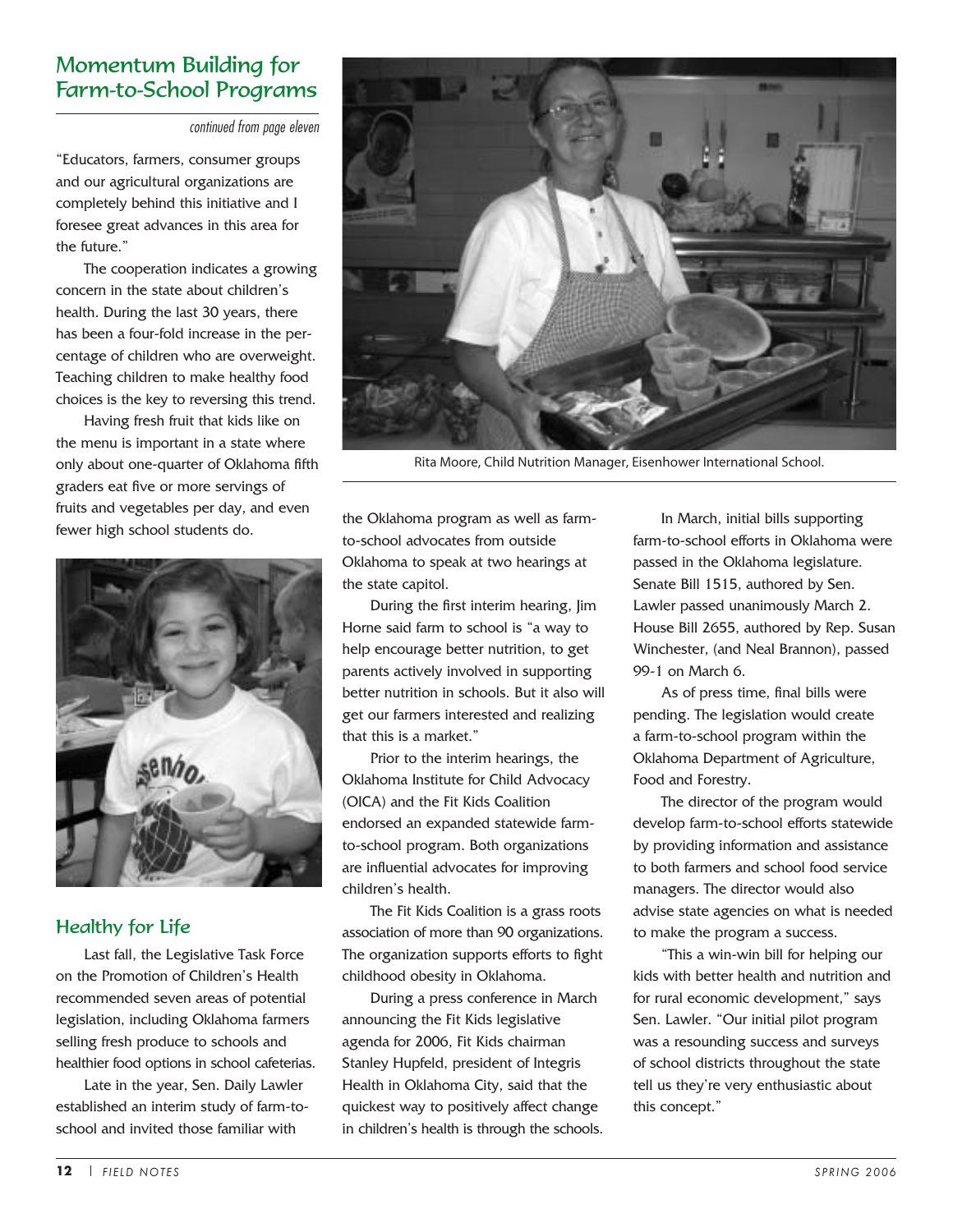# Farm-to-School Explored at Seminar

*—Maura McDermott*

bout eighty farmers, food service directors, policy makers and agency personnel attended the Kerr Center's Farmto-School Seminar on November 4 at the Seretean Wellness Center on the Oklahoma State University campus in Stillwater.

Participants listened to ten speakers explain how farm-toschool programs work in other states as well as developments in the Oklahoma farm-to-school pilot. They were also treated to an Oklahoma-grown lunch, featuring lasagna (made with ground buffalo), fall greens with apples and pecans, sweet potato cake



Vonda Richardson and Glyen Holmes of the New North Florida Cooperative

and baguettes made with Oklahoma-grown organic wheat.

Speakers from out of state were Kristen Markley of the Community Food Security Coalition, Glyen Holmes and Vonda Richardson

of the New North Florida Cooperative, and Judi Jaquez and Betsy Torres from the Santa Fe, New Mexico, school district.

Speakers who explained the Oklahoma program were Jim Horne, Anita Poole, and Doug Walton of the Kerr Center, Paula Price of the Department of Human Services, Mary Ann Kelsey of Oklahoma's Ag in the Classroom program, Bob Ramming, a watermelon grower from Hydro, and Jill Poole, food service director at Broken Arrow public schools.

Markley opened the program, emphasizing the importance of establishing good communi-

cation between school food service personnel, farmers, parents and state officials. Everyone involved should strive to understand and respect the challenges each face, she said. Food service directors, she added, are

> doing the best they can with tight budgets, and farmers face uncertain weather and growing conditions.

Glyen Holmes, farmer and organizer of the highly successful New North Florida Cooperative, echoed Markley's thoughts. He urged farmers to learn to talk the "food service language," for example, translating bushels into cases and cost-per-serving.

"Look at the food service buying guide," he advised, and

think about what will save food service staff time and effort.

Holmes should know. His Florida panhandle cooperative of small-scale farmers sells to

#### For more information on:

#### **New North Florida Cooperative**

www.smallfarms.cornell.edu/ pages/resources/marketing/w holesale.cfm www.foodsecurity.org/ f2s\_case\_florida.pdf

Bulletin No. 1, Marketing Fresh Produce to Local Schools: The North Florida Cooperative Experience www.ams.usda.gov/tmd/MSB/ PDFpubList/sfss-1.pdf

Bulletin No. 2, Cultivating Schools as Customers in a Local Market: The New North Florida Cooperative www.ams.usda.gov/ tmd/MSB/ PDFpubList/ sfss-2.pdf

Bulletin No. 3, Acquiring Capital and Establishing a Credit History: The North Florida Cooperative **Experience** www.ams.usda.gov/tmd/ MSB/PDFpubList/sfss-3.pdf

Bulletin No. 4, Success of the New North Florida Cooperative: A Progress Report on Producer Direct Sales to School Districts") www.ams. usda.gov/TMD/ MSB/PDFpubList/sfss-4.pdf

#### **New Mexico Farm-to-School Program**

www.farmtoschool.org/nm/ programs.htm

www.foodsecurity.org/ f2s\_case\_newmexico.pdf

Cooking with Kids Program www.cookingwithkids.net/



Jill Poole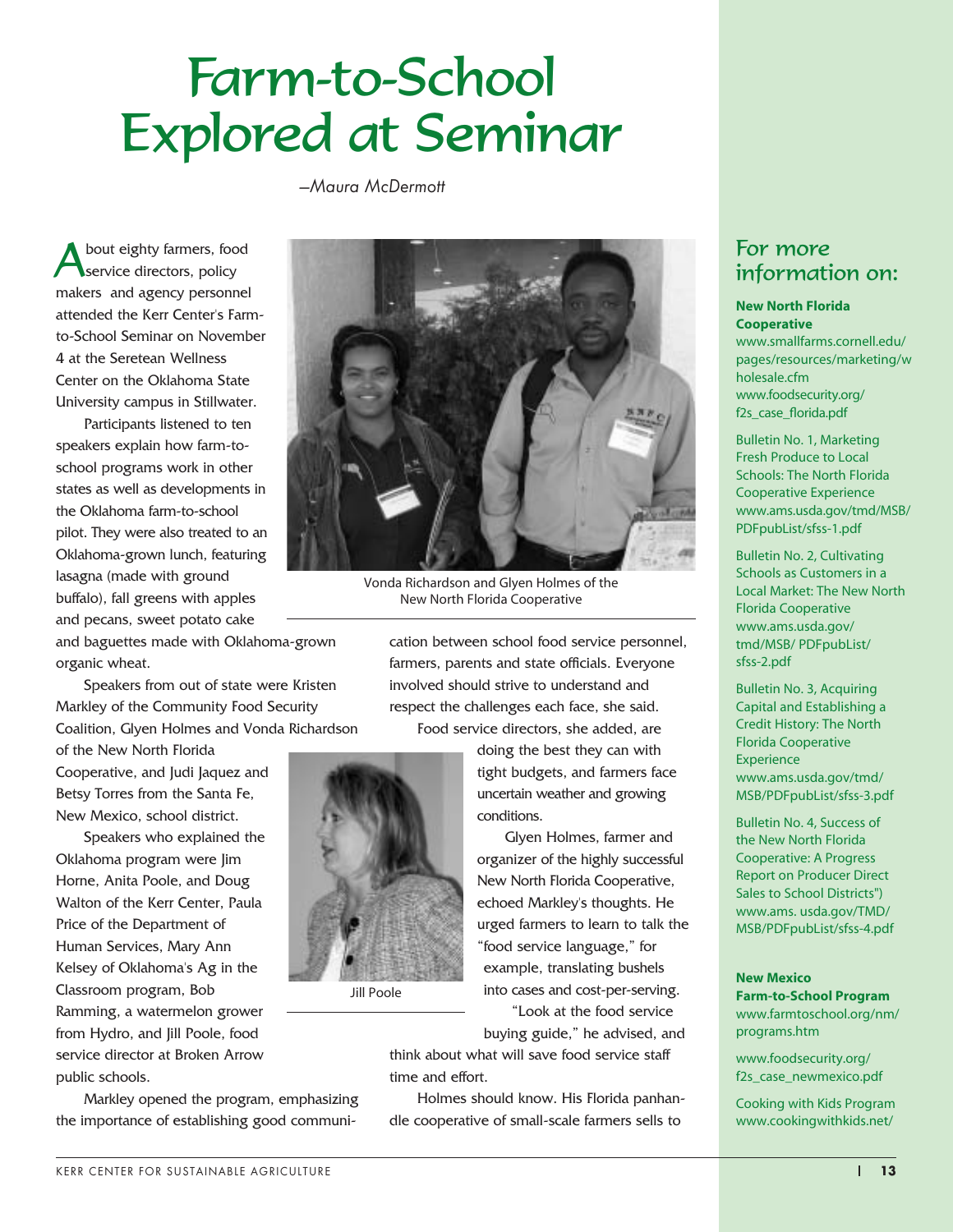schools in Florida and three nearby states—Georgia, Alabama and Mississippi. They sell collards and sweet potatoes year-round as well as Southern peas, muscadine grapes, strawberries, blackberries and watermelon.

Their "signature crop" is collard greens (shredded and bagged) and he advised Oklahoma farmers to find one or two such crops that schools cannot get readily from vendors.

Broken Arrow Food service director Jill Poole agreed with Holmes that "time constraints are an issue." Her schools serve 11,000 lunches in two hours each day. "We're the largest fast food restaurant in town." But she is dedicated to serving her kids good food, spending \$130,000 each year on fresh fruits and vegetables.

"The kids eat fresh fruits and vegetables better than canned," she said.

Betsy Torres, who coordinates farmto-school in Santa Fe, told of introducing kids to a locally-grown salad mix that did not include the more familiar iceberg lettuce. Wary at first, now "they don't even think twice about it. It's the exposure," she says.

She noted that kids will "eat what is available," and are more flexible than adults.

Santa Fe's program began with incorporating local produce—lettuce and melons—onto salad bars at three pilot high schools and two elementary schools. Today, eight schools regularly incorporate local products.

"It's a guaranteed market if your product is good," said Torres. One success story is a local apple grower who sells his smaller apples to local schools and is now upgrading his equipment to better serve the school market.

Torres, Jaquez and others mentioned the challenges of buying locally under restrictive procurement policies. The New Mexico Department of Agriculture employs a middleman, Craig

### "It's a guaranteed market if your product is good."



The Oklahoma Food Policy Council researched interest in an Oklahoma farm-to-school program and then organized a pilot project. l-r Council members Chris Kirby, Jim Horne, Paula Price, and Dean Smith at a recent meeting

Mapel, who helps food service directors and farmers write and meet specs.

"It takes creative thinking," Torres said.

"Today a farmer has to wear many hats," said Holmes. "You'll be a dinosaur—extinct if you can't."

After listening to the presentations, seminar participants broke into small groups to discuss the most immediate needs of the Oklahoma farm-to-school program.

The item consistently mentioned by all of the small groups was the need for a state-level program coordinator, said the Kerr Center's Anita Poole, organizer of the seminar. The groups also identified about a dozen tasks for such a coordinator to tackle.

Other needs—the development of farmer cooperatives, more nutritional

education, production techniques to extend the growing season, mini-grants for schools to purchase locally-grown and the development of promotional campaigns such as "It's Cool to Eat in School"— were also mentioned. (The complete list of recommendations is online at www.kerrcenter.com.)

Mary Ann Kelsey of Oklahoma's Ag in the Classroom program summed up what should be the bottom line in every school cafeteria in Oklahoma: "If kids eat well, they'll learn well. At least they'll have a chance."

*The Farm-to-School Seminar was presented in cooperation with the Community Food Security Coalition, the Robert Woods Johnson Foundation, and the USDA Risk Management Agency. Thanks to the Seretean Center for donating space.*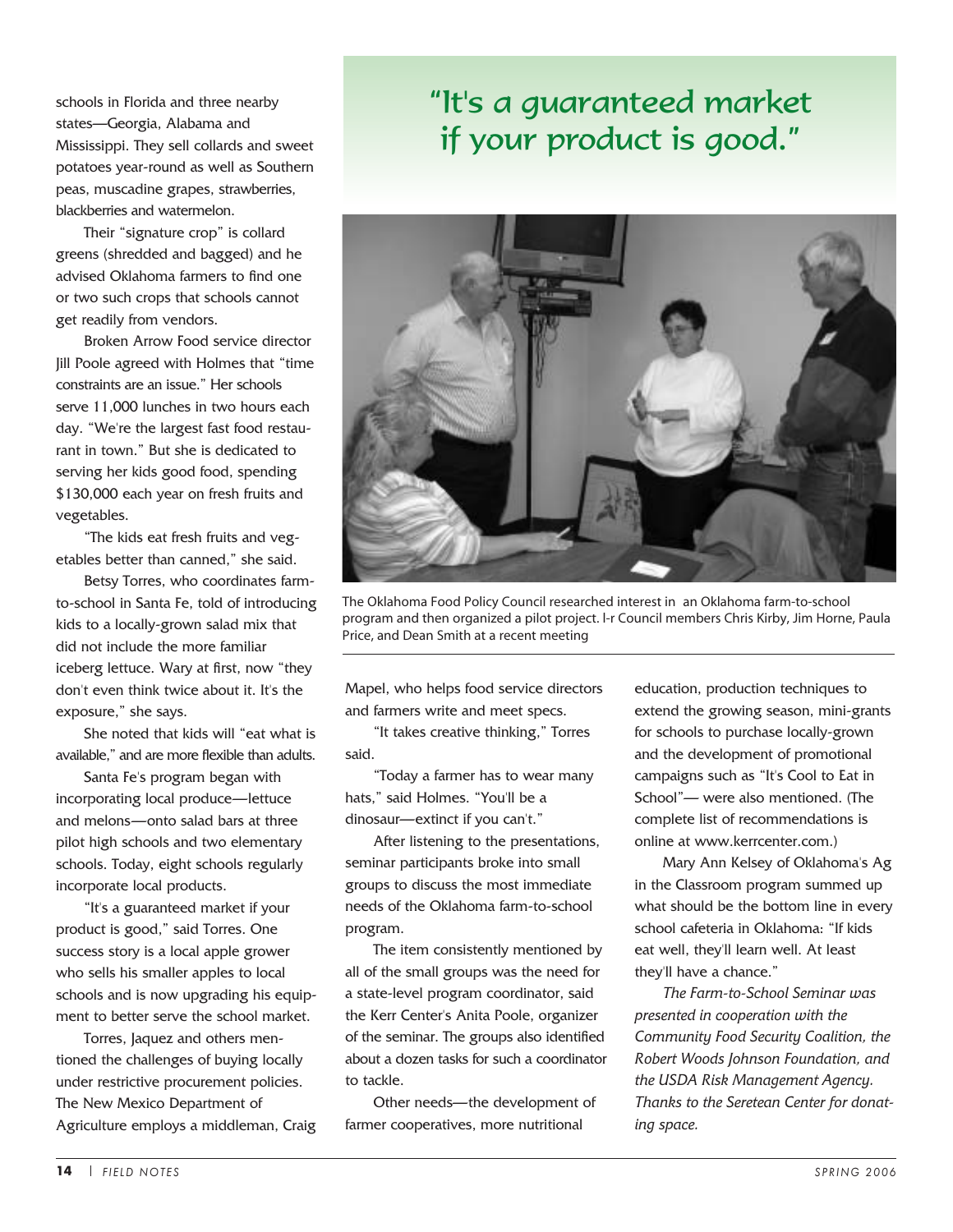## Get Involved in Farm to School!

*—Doug Walton*

#### ow is the time to act, if you would like to see farm-to-school blossom within your own community.

In 2004, two important laws were passed requiring public schools to review and establish policies that impact the wellness of their students.

Thanks to the efforts of the Oklahoma Fit Kids Coalition, a law was passed by the Oklahoma legislature mandating that all public schools form health advisory committees.

A second law was passed by the U.S. Congress, as part of the Child Nutrition Reauthorization Act. It requires every school district to develop and implement a local wellness policy.

Taken together, these two measures give communities the opportunity to help shape the future course of health and nutrition at the school and district levels.

#### School Advisory Committees

The Healthy and Fit Kids Act of 2004 requires each individual public school in Oklahoma to establish a Healthy and Fit School Advisory Committee, consisting of at least six members, which can include parents, students, teachers, food service staff, administrators, local business persons and others.

These healthy school committees are charged with assessing and making recommendations in three areas: health education and services, physical activity, and nutrition education and services.

Upon reviewing current school practices in each of these areas, the advisory committee is to identify possible ways for the school to help improve student health and fitness.

Farm-to-school approaches such as offering fresh locally grown produce in the cafeteria, creating a school garden, and teaching kids how to prepare and eat healthy foods are examples of some measures that could be advocated for by the advisory committee.

Contact your school principal to find out more about the current status of the Healthy and Fit School Advisory committee. Many schools have not yet formed one and may just need a little encouragement from a concerned parent.

#### School District Wellness Policies

Federal law requires each public school district participating in the National School Lunch Program to establish a local school wellness policy by July 1, 2006.

The law specifies that each district's wellness policy should include: goals for nutrition education, physical activity, and other school-based activities that promote student wellness; nutrition guidelines for all foods available on the school campus; assurance that nutrition guidelines for reimbursable school meals are not less restrictive than federal policy; a plan for measuring the implementation and effectiveness of the wellness policy, including the designation of at least one person in each district to ensure that each school fulfills the policy objectives; community involvement including parents, students, food service staff, school administrators and the public in the development of the wellness policy.

Contact your local school district office to inquire about the status of your district's policy and to learn how you can become involved.

#### Do farm-to-school programs improve child nutrition?

Are such programs an opportunity for farmers?

How did the Oklahoma pilot project work?

Get answers to these questions online at www.kerrcenter.com

#### For more information:

Recommendations for Healthy and Fit School **Committees** Oklahoma Fit Kids Coalition www.integrislifespan.com/ 318.html 405-236-5437 ext. 201

Establishing a Local School Wellness Policy OK State Dept. of Education, Child Nutrition Programs www.sde.state.ok.us (on SDE homepage, select "Child Nutrition – Wellness Information and Policies") 405-521-3327

Make Farm to School Standard Practice - Model School Wellness Policy Language Community Food Security Coalition www.foodsecurity.org/california/F2SWellnessPolicy.pdf 310-822-5410

Model Wellness Policy Guide Center for Ecoliteracy www.ecoliteracy.org/programs/wellness\_policy.html



Paula Price, head of Commodity Distribution at the Okla. Dept. of Human Services, was key to the success of the Oklahoma farm-to-school pilot project.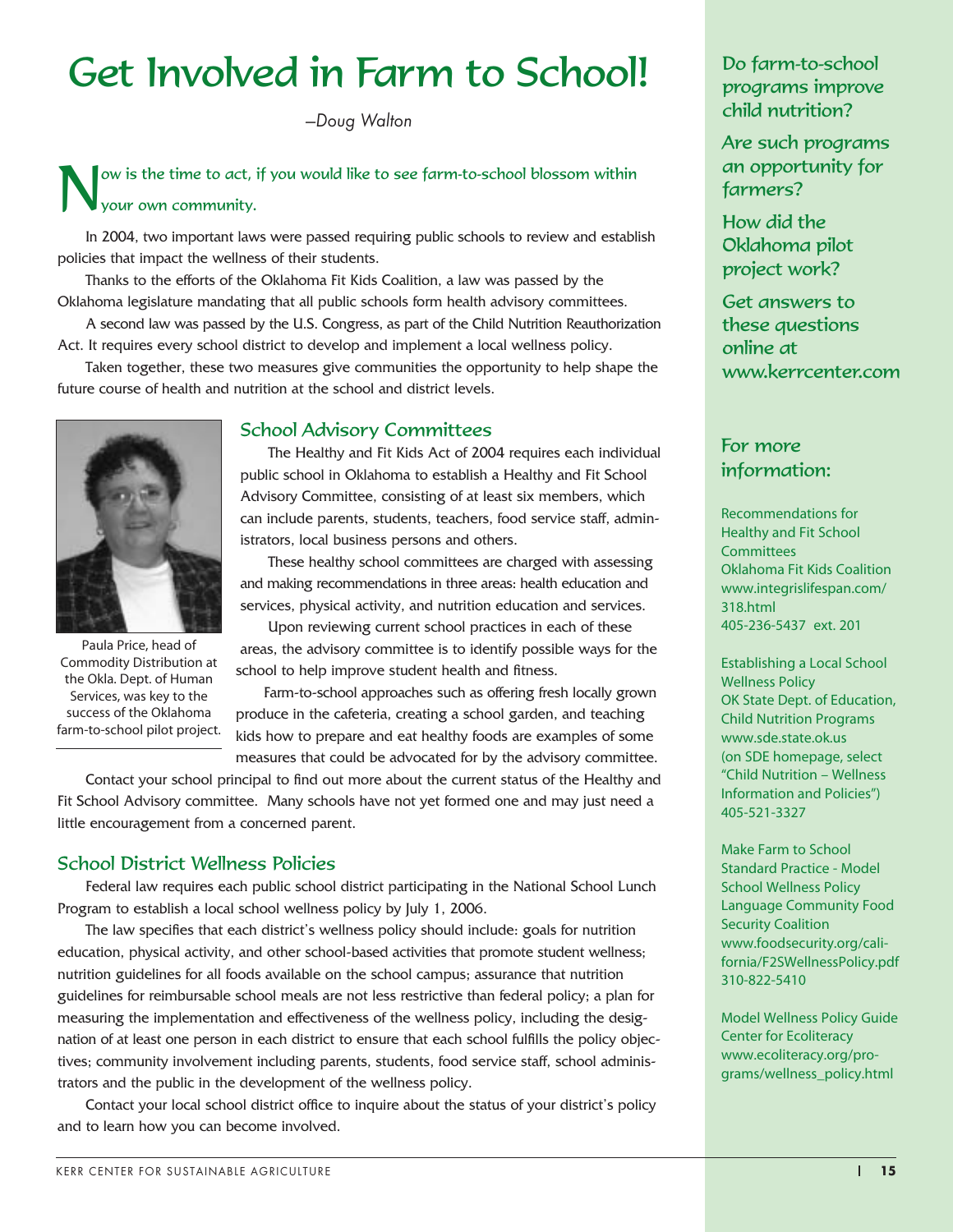# Free Films on Food Security and Sustainable Agriculture Offered Monthly



*This project is supported by the Community Food Projects Program of the USDA Cooperative State Research, Education and Extension Service, grant #2004-33800-15141*



hould consumers be concerned<br>about where and how their food<br>is grown? about where and how their food is grown?

Community food activists say yes. With the average food item in the U.S. traveling 1500 miles from farm to table and most Oklahoma farmers earning on average less than \$10,000 per year, some say it is time to establish a more diverse and self-reliant local agriculture, with markets where consumers can buy locally grown food.

To explore this potential, the Kerr Center for Sustainable Agriculture, with support from the USDA Community Foods Program, and the Tulsa group Films for Thought will present a free documentary film series on food security and sustainable agriculture in Aaronson Hall at the Tulsa Central Library, 400 Civic Center.

Beginning in April, a new film will be shown one Saturday afternoon per month through August.

The films will explore communitybased alternatives to corporate food

production such as sustainable agriculture, urban permaculture, and community gardens. Preserving farmland from urban sprawl will also be explored.

A speaker from a local organization will follow each film, discussing current efforts in Oklahoma to address issues raised within the film.

The series will open Saturday, April 15 at 2 p.m. with *The Future of Food*. This film examines the web of market and political forces influencing the world's food production.

*The Future of Food* gives a voice to farmers whose lives and livelihoods have been negatively impacted by the globalization of food and explores alternatives to large-scale industrial agriculture. Doug Walton of the Kerr Center will discuss efforts underway in Oklahoma to establish better connections between local farmers and consumers.

For more information on the film series visit: www.filmsforthought.org or www.kerrcenter.com. Or call 918.808.7713.

**Saturday, May 13, 2 p.m.**  *Broken Limbs*, told from a hometown perspective, presents the hopeful stories of farmers creating a new model for agriculture and emerging solutions to the farm crises of recent years.

Speaker: Dr. Jim Horne, Kerr Center President and CEO, author of *The Next Green Revolution: Essential Steps to a Healthy, Sustainable Agriculture.*

#### The other films in the series are:

**Saturday, June 17, 2 p.m**  *Beyond Organic* tells the story of one farm's battle to survive rapid suburban development and will appeal to anyone who cares about land, food, and the preservation of local farms.

Speaker: Robert Gregory, Director, Land Legacy.

**Saturday, July 15, 2 p.m.**  *Global Gardener* goes to sites where permaculture design weaves together soil, water, annual and perennial plants, animals, and human needs into productive communities.

Speaker: Robert Waldrop, President, Oklahoma Food Cooperative.

**Saturday, August 19, 2 p.m.** *A lot in Common* follows the construction and growth of a community garden in Berkley, offering an overview of the work involved as neighbors come together to reclaim the commons.

Speakers: Panel of local garden leaders.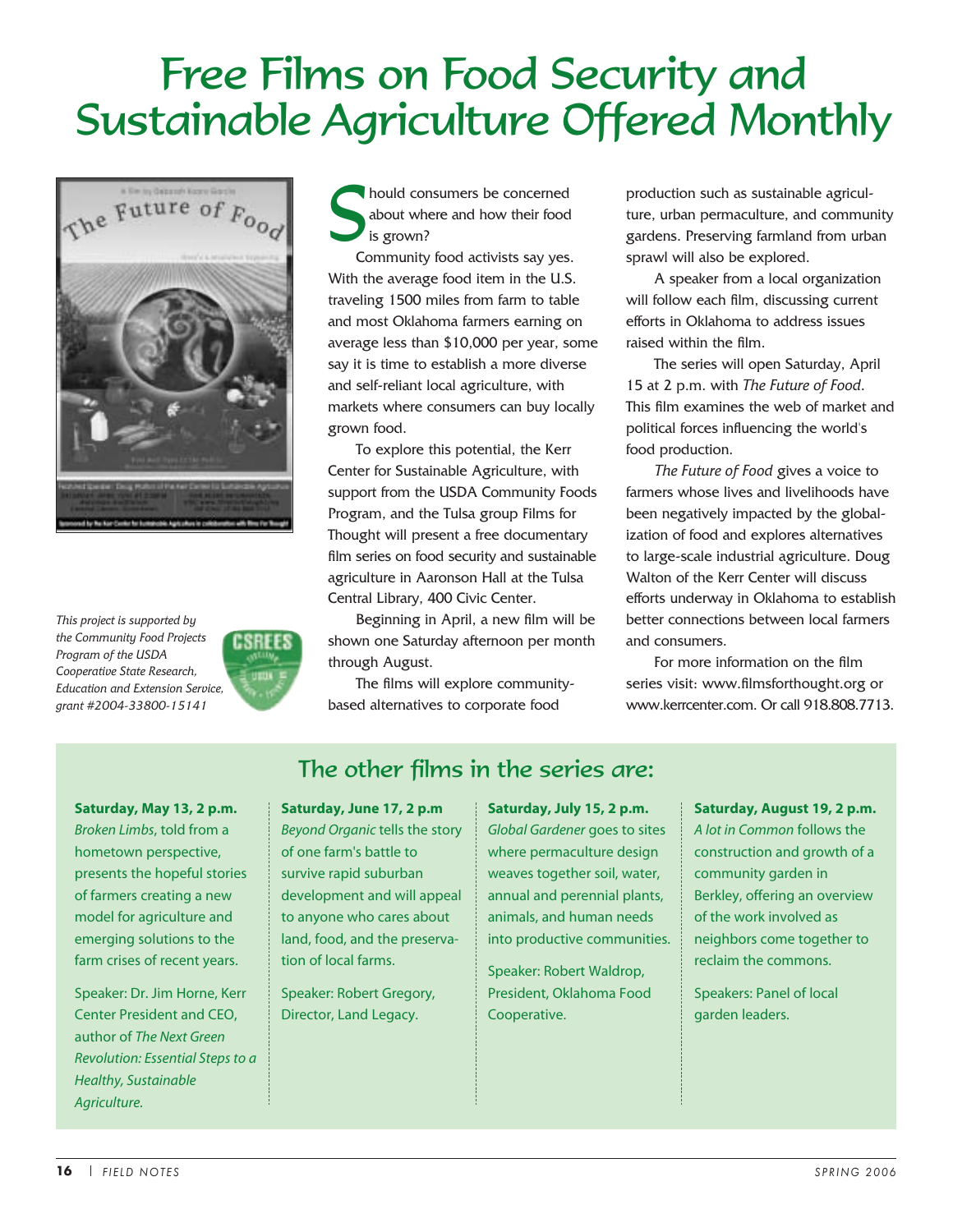## FARMERS: Be a Part of Our Updated Directory

The Oklahoma Food Policy Council is updating *The Oklahoma Food Connection 2003: A Directory of Agricultural Producers, Crops and Institutional Buyers*. Institutional food service buyers (schools, resorts, colleges, etc) as well as chefs and the general public will use the directory to locate Oklahoma-grown fruits, vegetables, grains, nuts, meat, fish, eggs, dairy and honey.

In addition to updating the directory, we are compiling a list of farmers interested in visiting a local school or hosting a tour of their farm by school kids.

If you are already listed in the directory and would like to update your entry or if you would like to be listed for the first time please fill out the form below and return to: Mary Penick, Kerr Center, PO Box 588, Poteau, OK 74953

**If you have not filled out a newsletter form or an online update form in the past year you will not be included in the 2006 edition of** *The Food Connection.* **Please submit a form if you want your farm to be listed.**

Listing in the *Food Connection* is free of charge. The directory will be printed and distributed later this year and will also be online.

|                                                                                                                                                                                                                                | THIS FORM MAY BE COMPLETED ONLINE AT WWW.KERRCENTER.COM                                                                                                                                                                                                    |
|--------------------------------------------------------------------------------------------------------------------------------------------------------------------------------------------------------------------------------|------------------------------------------------------------------------------------------------------------------------------------------------------------------------------------------------------------------------------------------------------------|
| County: county: county: county: county: county: county: county: county: county: county: county: county: county: county: county: county: county: county: county: county: county: county: county: county: county: county: county | Certified organic? Yes □ No □<br>Certifier: □ Oklahoma Dept. of Ag<br>$\Box$ Other (Please name)<br>Are you an uncertified organic farm? Yes $\square$ No $\square$<br>If so, are you in the process of becoming certified by ODAFF?<br>$Yes \Box No \Box$ |
| Website: New York: New York: New York: New York: New York: New York: New York: New York: New York: New York: New York: New York: New York: New York: New York: New York: New York: New York: New York: New York: New York: New | Please check all categories of food that you grow:<br>$\Box$ Fruits $\Box$ Vegetables $\Box$ Grain $\Box$ Nuts $\Box$ Meat<br>$\Box$ Fish $\Box$ Egg $\Box$ Dairy $\Box$ Honey<br>Do you sell at a farmers' market? If so, which one?                      |
|                                                                                                                                                                                                                                |                                                                                                                                                                                                                                                            |

□ Gourds □ Granola ■ Grapes  $\square$  Green beans □ Greens □ Herbs □ Honey  $\Box$  Jams/jellies ■ Kiwi ■ Kohlrabi □ Lamb □ Lettuce ■ Milk □ Mushrooms  $\Box$  Nectarines □ Oats ■ Okra

Please check the specific crops that you are growing this year or typically grow:

| $\Box$ Apples           | $\sqcap$ Cherries        |
|-------------------------|--------------------------|
| $\Box$ Arugula          | l Corn                   |
| $\Box$ Asparagus        | $\sqcap$ Chicken         |
| $\Box$ Beans            | $\Box$ Chicken eggs      |
| – Beef                  | $\Box$ Chuckar partridge |
| <b>Beets</b>            | $\sqcap$ Cream/Butter    |
| $\sqcap$ Blackberries   | $\Box$ Cucumbers         |
| ∃ Blueberries           | $\sqcap$ Duck            |
| □ Broccoli              | $\Box$ Eggplant          |
| $\Box$ Brussels sprouts | Flk                      |
| ∃ Buffalo               | ∣ Emu                    |
| $\Box$ Cabbage          | $\sqcap$ Fish            |
| $\top$ Carrots          | $\sqcap$ Garlic          |
| □ Cantaloupe/Honeydew   | Geese                    |
| $\Box$ Cauliflower      | Goat<br>$\mathbf{I}$     |
| $\sqcap$ Chard          | Goat milk                |
| l Cheese                | Goat cheese              |

Have you ever sold to schools or institutions? If so, please name.

Would you be interested in learning more about selling to schools and other institutions? (If so, we will put you on a mailing list to notify you about any upcoming farm-to-school workshops and/or publications) \_\_\_\_\_\_yes\_\_\_\_\_\_\_\_\_no

 \_ \_ \_ \_ \_ \_ \_ \_ \_ \_ \_ \_ \_ \_ \_ \_ \_ \_ \_ \_ \_ \_ \_ \_ \_ \_ \_ \_ \_ \_ \_ \_ \_ \_ \_ \_ \_ \_ \_ \_ \_ \_ \_ \_ \_ \_ \_ \_ \_ \_ \_ \_ \_ \_ \_ \_ \_ \_ \_ \_ \_ \_ \_ \_ \_ \_ \_ \_ \_ \_ \_ \_ \_ \_ \_ \_ \_ \_ \_ \_ \_ \_ \_ \_ \_ \_ \_ \_ \_ \_ \_ \_ \_ \_ \_ \_ \_ \_ \_ \_ \_ \_ \_ \_ \_ \_ \_ \_ \_ \_ \_ \_ \_ \_ \_ \_ \_ \_ \_ \_ \_ \_ \_ \_ \_ \_ \_ \_ \_ \_ \_ \_ \_ \_ \_ \_ \_ \_ \_ \_ \_ \_ \_ \_ \_ \_ \_ \_ □ Onions □ Peaches ■ Peanuts ■ Pears ■ Peas □ Pecans ■ Pheasant ■ Plums  $\square$  Peppers, hot □ Peppers, bell ■ Pork □ Potatoes □ Pumpkins ■ Quail □ Quail eggs □ Radishes  $\square$  Raspberries  $\Box$  Rutabagas ■ Rye ■ Salsa  $\square$  Soybeans  $\square$  Spinach □ Squash  $\Box$  Strawberries □ Tomatoes □ Turkey □ Turnips □ Venison  $\square$  Watermelon  $\Box$  Wheat and products

made from wheat □ Yogurt/Kefir

□ Zucchini

 $\Box$  Other:

Yes, I would be interested in:

- $\Box$  Hosting a tour of my farm by school classes
- $\Box$  Visiting a school to speak to kids about my farm (Teachers would contact you in advance to arrange a tour or visit)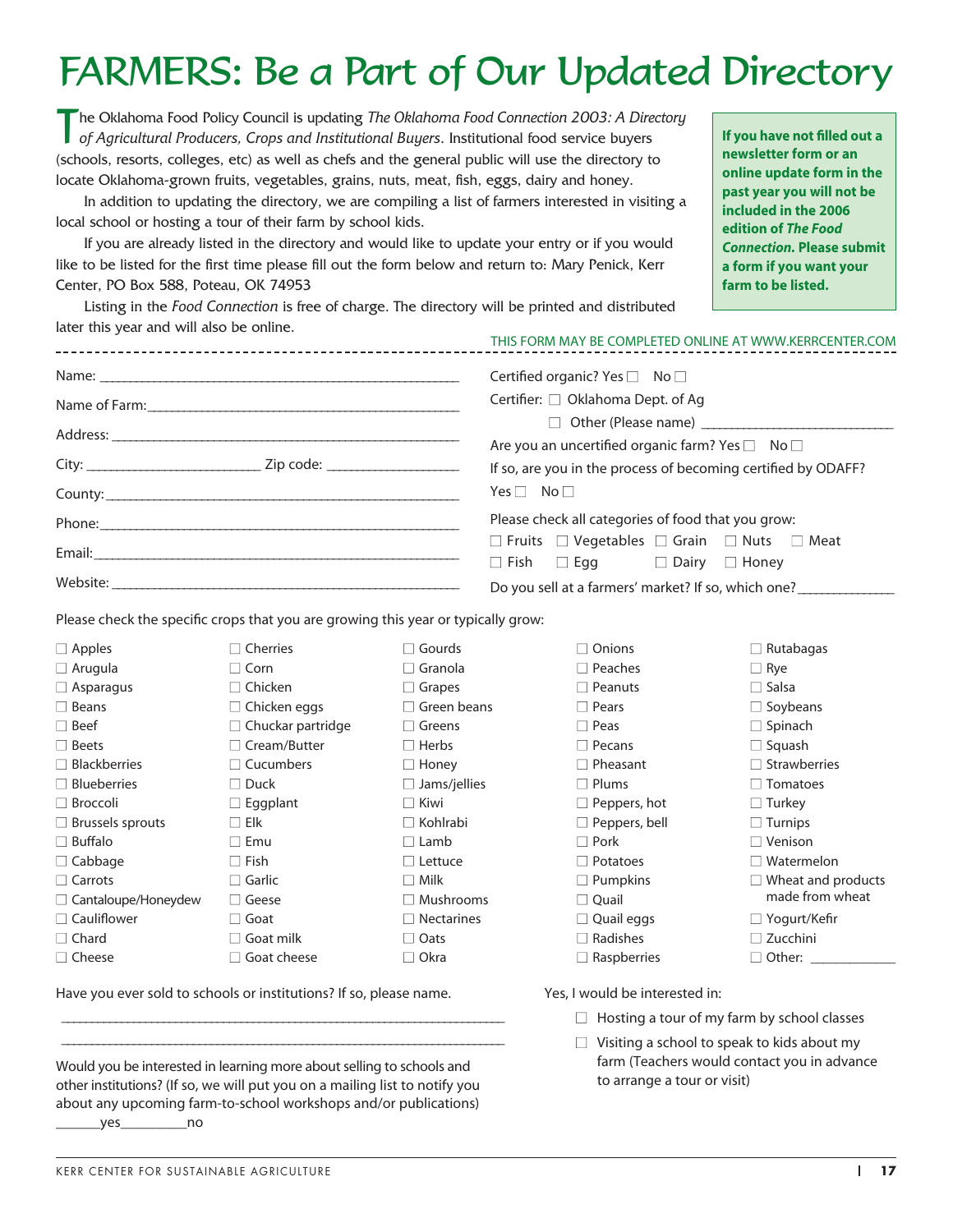

# Kerr Center Honors Barbara Zieschang

l-r Jim Combs, Alan Ware, Barbara Zieschang, Jeremy Henson

On February 1, the Kerr Center/ Overstreet-Kerr Historical Farm staff presented Barbara Zieschang with a plaque and plant honoring her 12 years of dedication to the Overstreet-Kerr Historical Farm.

The Overstreet-Kerr Historical Farm showcases rural life in the late 19th and early 20th centuries, preserving the knowledge and artifacts of earlier generations. Barbara and her late husband, Wallace, began assisting with the development of the Overstreet-Kerr Farm in 1994.

With their knowledge of herbs and heirloom fruit trees, the Zieschangs were helpful in establishing the farm herb garden, and an orchard containing antique varieties of peaches, plums, and apples, as well as contributing plants for the decorative fish pond.

From their own garden, and those of friends in eastern Oklahoma and western Arkansas, they established a demonstration herb garden containing a wide variety of plants consistent with those that might have been found in a pioneer farm family household.

Throughout the past 12 years, Barbara, with friends from the Herb People Club of eastern Oklahoma and western Arkansas, has provided plants for the farm's herb garden. She has also been active as an instructor for various herbal workshops for youth and adult

groups visiting the farm.

In the fall of 1995, Wallace and Barbara picked a site for an heirloom orchard, located in the same place as the original Overstreet family orchard.



When Wallace passed away on January 23, 1996, Barbara and her family requested that donations be made toward the establishment of a Wallace Zieschang Memorial Heirloom Orchard.

In the early spring of 1997 the first of the current 21 fruit trees were planted. This orchard is an outdoor classroom, where visitors can learn the importance of a family orchard, how to

care for the trees, and how to harvest and use the abundant fruit.

In earlier days when sprays were not so widely available, farmers tried to plant fruit varieties that were welladapted to the local climate and had some disease resistance. Such varieties, represented in the Zieschang Memorial Heirloom Orchard, include Mirabelle and Ozark Premier plums, Belle of Georgia and Elberta July peaches, Arkansas Black and Grimes Golden apples, and Kieffer pears.

The Overstreet-Kerr Historical Farm is open to the public on Fridays and Saturdays from 10-4. Admission is \$3 per person, free for children under six. School and youth groups are welcome by reservation.

The annual Fall Farm-Fest will be held on October 13 (for school groups) and October 14 for the general public. For more information go to the Overstreet farm pages at www.kerrcenter.com, call 918.966.3396

The farm is located ten miles south of Sallisaw on highway 59, then right on Overstreet-Kerr Rd. For more information, call 918.966.3396 or email okhfarm@crosstel.net or visit the Overstreet-Kerr website at www.kerrcenter.com/overstreet/index.html.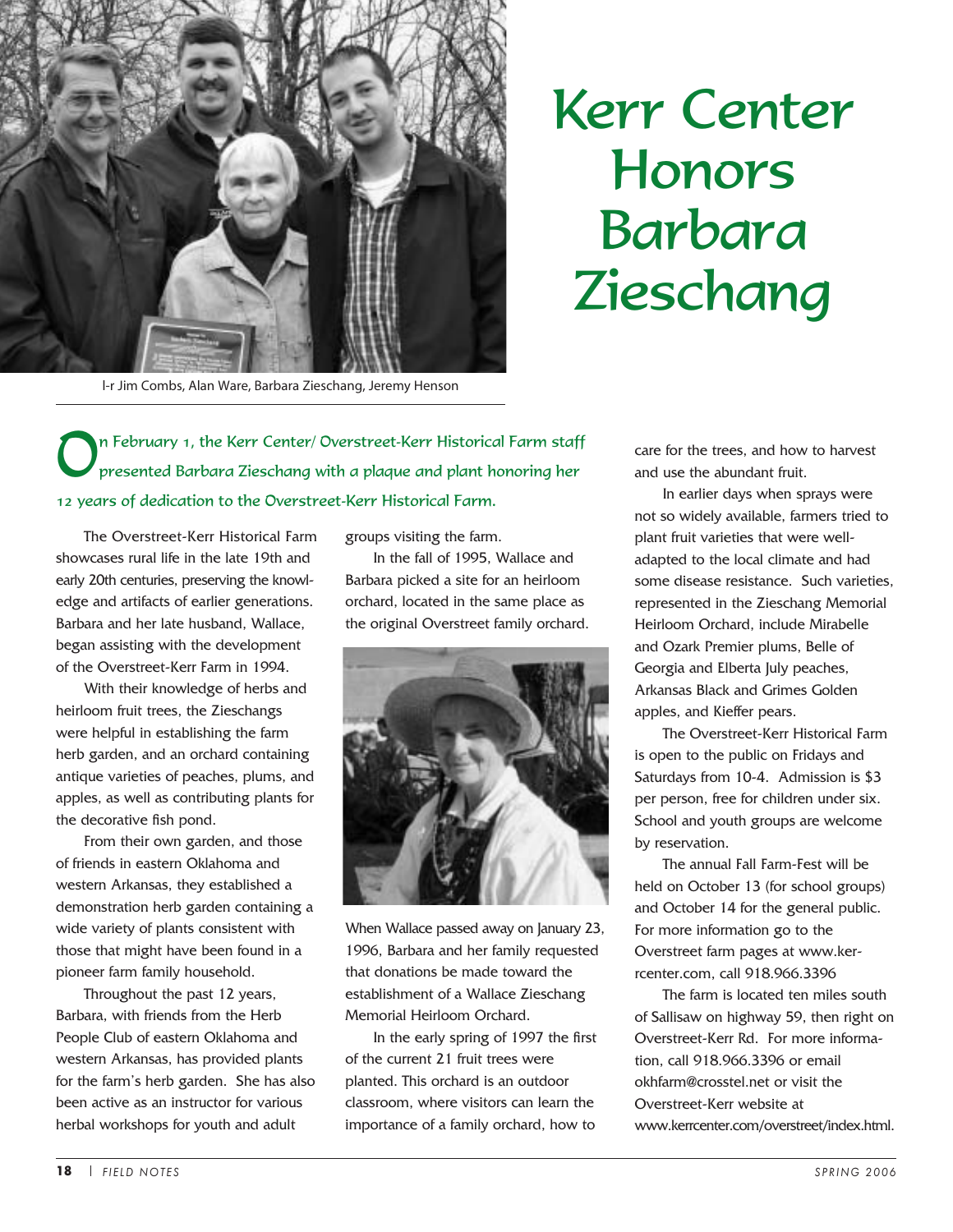# Importing the State Meal of Oklahoma

*—Wylie Harris*

**M** ost Oklahoma schoolchildren can<br>probably name the state song<br>("Oklahoma!"), the state animal (l probably name the state song ("Oklahoma!"), the state animal (bison), and perhaps even the state tree (redbud).

On the other hand, it probably takes either a true Sooner patriot or trivia buff to know that Oklahoma has an official reptile, soil, and crystal – much less what they are (collared lizard, Port Silt Loam, and hourglass selenite, respectively).

Even if you could make a perfect score on that quiz, did you know that Oklahoma also has a state meal? Could you name its ingredients? And – trickiest of all – could you find Oklahomagrown versions of them all?

In 1988, Oklahoma's state legislature gave legal status to the state's official meal. Its menu includes fried okra, squash, cornbread, barbecue pork, biscuits, sausage and gravy, grits, corn, strawberries, chicken fried steak, pecan pie, and black-eyed peas.

Sure enough, Oklahoma grows or raises every item in that eye- and button-popping spread. The question is, does it grow enough of them to feed the official state meal to each and every Oklahoman?

In the meat department, the answer is a qualified "yes." Oklahoma raises several times more cattle and hogs than its residents eat – and in the case of hogs (as well as chickens), those numbers have been increasing rapidly of late.

However, Oklahoma doesn't turn

enough of those animals into meat to meet its own consumers' demand. Instead, it has to send live animals out of state and bring processed cuts back in.

The situation is much the same for grains. Oklahoma is a major producer of corn and wheat, but again, though it grows more of those raw materials than Oklahomans eat, by and large it relies on out-of-state processors to mill them into enough flour and meal for biscuits, grits, and cornbread.

Even so, Oklahoma only grows half the sweet corn needed to match what its residents eat in a year, and more often than not, the same holds true for the other fresh fruits and vegetables on the state meal's menu.

Oklahoma does grow many more pecans than its people eat, and also exports surpluses of okra and black-eyed peas. But Oklahoma has to import over 75% of its squash, and more than 90% of its strawberries, from other states or countries.

The legislature meant the official state meal to reflect Oklahoma's "cultural backgrounds and the state's historical and contemporary agriculture," a laudable goal. But, having enlightened Oklahomans as to their culturally and historically appropriate food items, perhaps it is time to redouble support for Oklahoma farmers and processors and make the official meal a truly "made in Oklahoma" affair.

This article and others that examine community food security in Oklahoma will be included in *Closer to Home: Healthy Food, Farms and Families in Oklahoma*, forthcoming from the Kerr Center.

Almost two years in the making, this groundbreaking report features extensive research and original analysis of Oklahoma's food system from field to table.

You can support Oklahoma food businesses by buying products with the Made in Oklahoma (MIO) label!



What if Oklahoma farms grew half…

… of all squash eaten in Oklahoma (instead of the current 22%)? Another 442 acres would have to be used to grow squash, and the value of squash sales would increase by \$1.1 million.

… of all the strawberries eaten in Oklahoma (instead of the current eight percent)? An additional 227 acres would be needed for growing strawberries, and the value of strawberry sales would increase by \$7.2 million.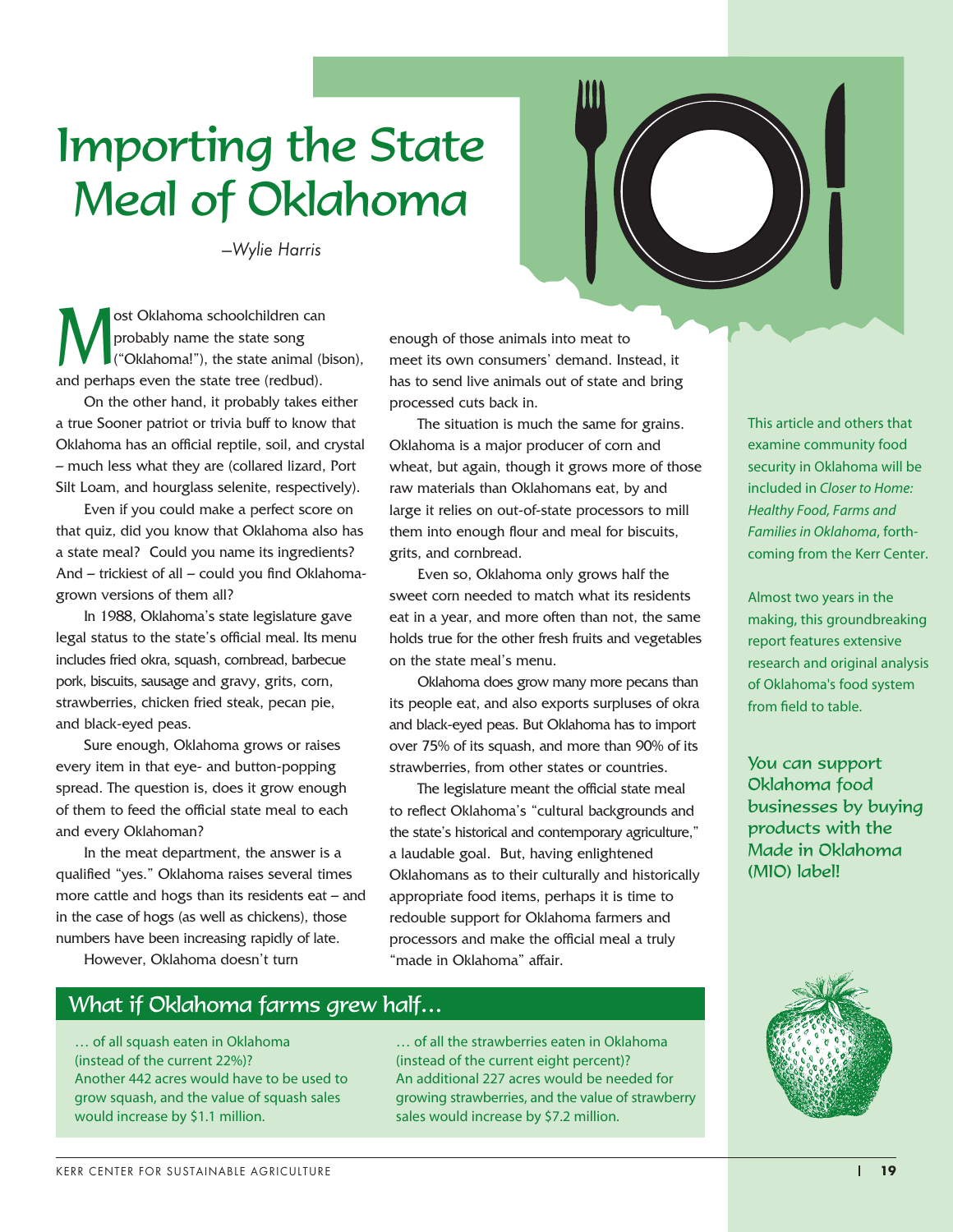

# SPARC-ing Change on the Plains: Soil, Health, and Sustainable Wheat

*—Wylie Harris*

**Reventy-odd giant windmills slowly churn the sky from the ridges around Weatherford,** turning the sun-baked air of the southern Plains into a clean, renewable source of electrical power.

However, more than just hot air is driving other currents of rural sustainability in western Oklahoma.

Larry Wright, the Resource Conservation and Development Coordinator for southwestern Oklahoma's Great Plains Area, is helping wheat growers chart a course through some of those currents.

With a group of farmers, university staff, and other agency personnel, Wright in 2004 formed the Southern Plains Agricultural Resources Coalition, or SPARC.

The group's aim, he says, is to "spark" sustainable change in the region's agriculture.

Wright began formulating the idea of SPARC as a kind of self-test as he completed a five-year area plan for the Great Plains RC&D.

To really make a difference, he thought, any conservation plan would have to affect a large portion of the land area. In western Oklahoma, that line of thought leads straight to wheat (Figure 1).

"So," Wright asked himself, "What can I do to add value to wheat?"

#### The Value of Ideas

Originally from Hinton, Wright is a career Natural Resources Conservation Service (NRCS, formerly the Soil Conservation Service) employee with 22 years under his belt as district conservationist for Weatherford. So he naturally thought of answers to that question in terms of conservation.

"This is catching the wave of the Conservation Security Program," he

says, "The idea of rewarding farmers for stewardship."

SPARC's idea, he says, is to take wheat into the market not as a commodity, but as a finished product, produced in an environmentally friendly way.

"It's a new way of thinking," says Wright. "We need that in agriculture in order to be economically sustainable."

According to Wright, SPARC's economic rationale is similar to the one that planted windmills outside Weatherford. "We all want to do our part," he says. "People are willing to pay more for sustainability."

"Wind-generated electricity costs \$5 more a month," Wright says. "Within the first 6 months, they had 8,000 people sign up."

To generate the same "green" consumer appeal for wheat, SPARC proposes to create a certified label for products made from wheat produced in accordance with its standards of sustainability.

To qualify for the label, producers must be certified by an independent third-party inspector. SPARC has negotiated an arrangement with the Portland, Oregon-based Food Alliance to conduct the inspections and certification.

By December 2005, according to Wright, ten Oklahoma wheat farmers have signed up and paid their SPARC membership fees. Later in the winter, SPARC elected its board of directors and officers.

It also drew 277 participants to a SPARC-sponsored no-till seminar in Hollis. Food Alliance certification visits may begin as soon as early spring of 2006.

#### Making the Grade

The label tells the consumer that the wheat in certified products was grown in a way that improves soil health and water quality, two of SPARC's priority resource concerns.

Criteria for certification are based on growers' use of practices that improve the soil conditioning index, such as minimal tillage, and maintaining soil surface cover in the form of crop residues or cover crops.

The Food Alliance certification criteria include four fixed standards that must be met by all certifying farms. These are: no genetically modified organisms, no use of synthetic hormones or feed additive antibiotics, no use of a prohibited list of highly toxic pesticides, and continual improvement in production and management practices.

In addition to these fixed criteria, there are other "scored standards," for which farmers receive points on a sliding scale, with a set minimum number of points required for certification. These include whole farm standards, such as soil and water conservation, reducing pesticides, safe and fair working conditions, and animal welfare.

Finally, there is a set of productspecific standards that must also be met to complete the certification process. For wheat, these include detailed evaluations of cover crop usage, seedbed preparation, grain storage, and several other practices.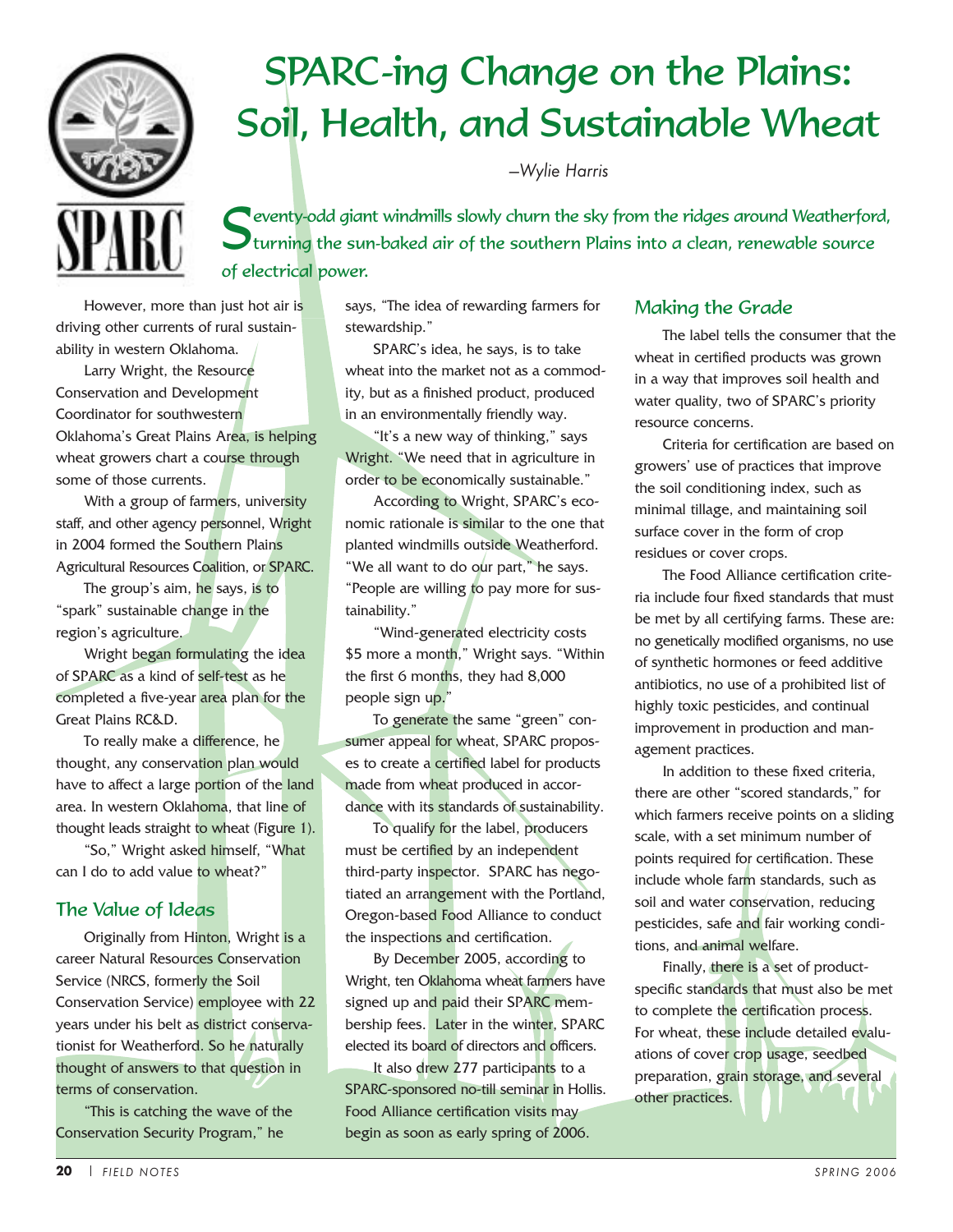As consumers opt for SPARC's certified, labeled wheat products, they will help the coalition realize its third priority research concern – that of improving local rural economies.

"We ask only the cost of production, plus a reasonable rate of return," Wright explains.

As part of that rate of return, the consumer pays a premium for the ecosystem services, such as soil and water conservation, provided by environmentally friendly wheat farming.

Here, too, Wright uses wind power as an analogy. "The payment from one of those windmills to the landowner is about \$4,000 a year," he says.

With over seventy windmills in the area, most on land held by different owners, the economic returns are large and relatively well distributed.

For wheat, SPARC's scenario runs like this: Imagine that a regular loaf of bread costs \$1.00, of which the wheat grower receives 3 cents. Now, say that a loaf of bread bearing the SPARC label retails for \$1.05.

"If we can get the producer another 3 cents out of that extra nickel," Wright says, "We've doubled his income."

"Then," Wright continues, "what if a third  $-$  or half  $-$  or even all, of the wheat growers sign up? What has that done for the economy?"

SPARC is focusing first on wheat, Wright says, because the crop is such a major part of western Oklahoma's farm economy.

But once the system is in place, he points out, it can be expanded to other crops – cotton, beef, fruits and vegetables – as well as to other areas, both in Oklahoma and in neighboring states.

Wright emphasizes the market-oriented nature of SPARC's strategy, providing a product to satisfy consumers' expressed demand while using a price premium to persuade farmers to change their practices.



#### Shades of Green

Voters' desire for a greener agriculture, Wright says, is evident in the fact that conservation programs moved up to Title II in the most recent farm bill, though their level of funding has lagged behind.

"As taxpayers, we give up our dollar before the final say," he says, "And the money doesn't always show up where we wanted it."

But as consumers, Wright says, "We keep the power right up until we lay that dollar down."

When farmers can perceive – and benefit from – that consumer desire, Wright believes, it creates a powerful incentive for change. While traditional federal farm conservation payments could in effect penalize farmers who were already practicing good stewardship, green price premiums reward both new and existing practitioners.

"You reward the best, and motivate the rest," Wright says.

While the price premiums sound appealing, much of the interest SPARC has generated among wheat farmers has stemmed instead from what conservation tillage might save them in fuel costs.

With diesel at \$2.30 per gallon, conventional wheat production requires a total variable cost of \$42.45 per acre, versus \$20.86 for no-till continuous. By shifting to chemical rather than mechanical control of weeds, Wright says,

"They're not burning all that diesel, not pulling all that iron through the fields."

No-till has drawn criticism from some environmentalists for that same, more chemical-intensive approach to crop production.

However, Wright points to one wheat grower who has been using notill techniques for 12 years, and now uses smaller quantities of herbicides than neighboring conventional farmers because the crop residue in his fields is so effective as a weed-controlling mulch.

Wright also points out that SPARC's producer standard will not have to be notill in all cases, so long as growers maintain a positive soil conditioning index.

SPARC's emphasis on soil condition stems in part from evidence suggesting that crops grown on high-quality soils have higher nutritional value.

In the case of the twelve-year no-till system mentioned earlier, Wright says the farmer's wheat crops consistently yield higher, and have higher protein content, than the area's average, despite lower-than average fertilizer application rates.

"When you shift to production efficiency – boom! All the vitamins and nutrients drop out of the soil," says Wright.

"We, as American farmers, have done great at feeding the world. We need to shift to quality."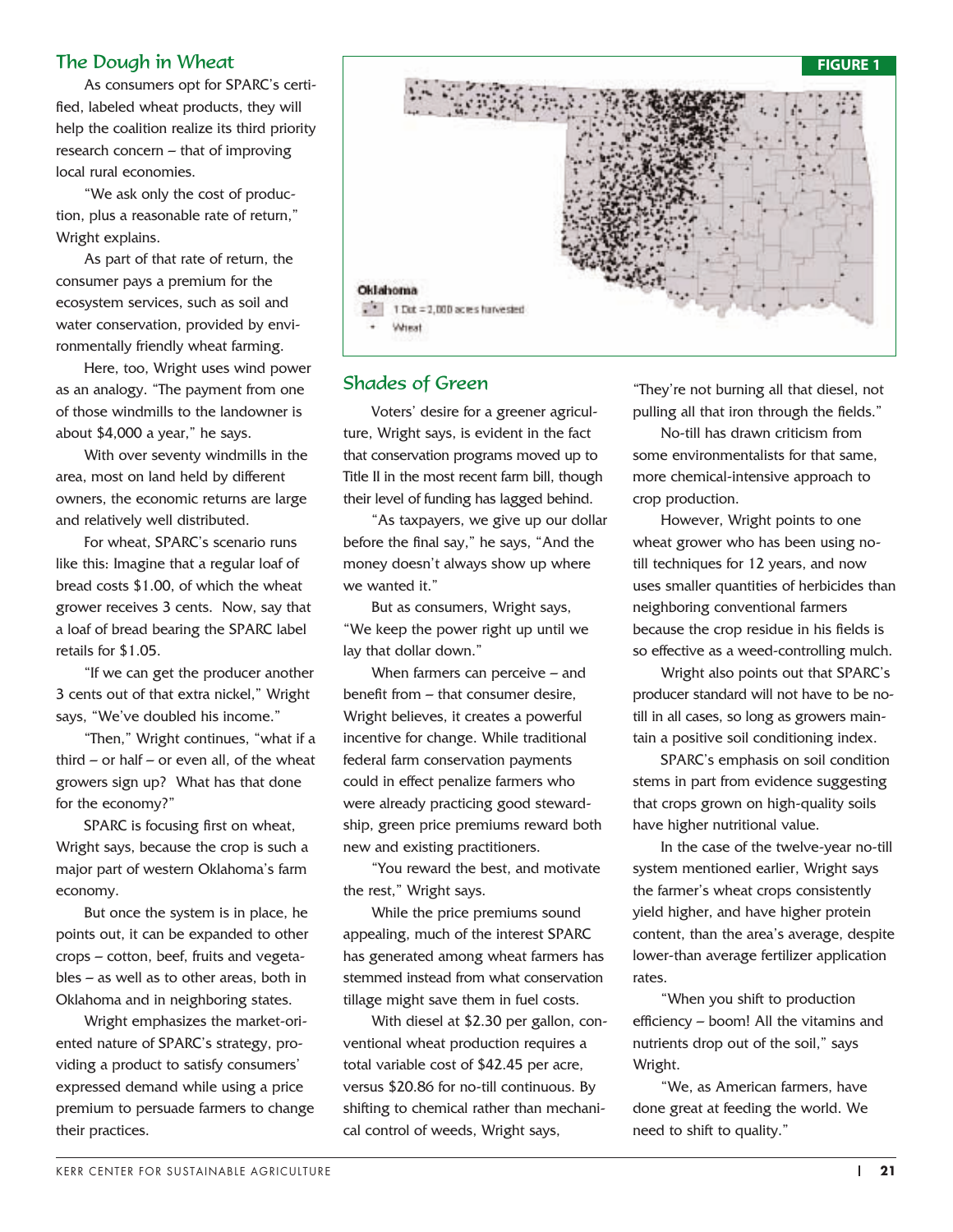### Sustainable Tulsa Publishes Oklahoma's First Green Directory

Tulsa's first "Green Directory" has been published by Sustainable Tulsa. A compilation of over 130 pages and more than 700 local listings, the directory is the first of its kind in Oklahoma.

The user-friendly directory is packed with information. Included are listing of businesses and services ranging from "green" architects to local organic food producers, from community organizations to holistic health options.

Thirty pages are devoted to sources of locally grown foods (including farms, stores, farmers' markets, co-ops, CSAs) and farming and gardening supplies.

Through the process of compiling the Green Directory "we discovered incredible diversity in our community that we didn't know existed", said Ande Reed, president of Sustainable Tulsa. "Sustainable Tulsa aspires to promote local people, places, events and organizations in dynamic ways and the Green Directory gives us a venue to promote a large variety of small businesses to which the public may not otherwise have access."

A 2007 version of the directory is planned. Corey

Williams, chairperson of the directory committee, invites anyone with suggestions or additions to the directory to contact Sustainable Tulsa.

Listings in the directory are free. Businesses also may purchase ads, which help offset printing costs, Williams said.

The Kerr Center is a supporter of the directory.

The Sustainable Tulsa Green Directory is on sale at the Cherry St. Farmers' Market and will also be available at the free film series on community food security and sustainable agriculture to be held in Tulsa this spring and summer (see p. 16). It will also be online at www.sustainabletulsa.org. or by writing Sustainable Tulsa, P.O. Box 3543, Tulsa, OK 74101-3543.

Sustainable Tulsa is a grassroots non-profit organization dedicated to responsible economic growth, environmental stewardship and quality of life for all. Sustainable Tulsa is a chapter of the Oklahoma Sustainability Network, which also has chapters in Oklahoma City, Norman and Stillwater.

The organization's fifth annual conference will be held Sept. 15 and 16, 2006. For more information go to www.oksustainability.org/index.php.

### New and Classic Publications from SARE

*How to Direct Market Your Beef* portrays how one couple used their family's ranch to launch a profitable, grass-based beef operation focused on direct market sales. From slaughtering to packaging, through labeling and advertising, Jan and Will Holder transform their real-life experiences to a compelling narrative rich with practical tips.

*Building a Sustainable Business: A Guide to Developing a Business Plan for Farms and Rural Businesses* brings the business planning process alive to help today's alternative and sustainable agriculture entrepreneurs transform farm-grown inspiration into profitable enterprises. Sample worksheets lend a practical perspective and illustrate how real farm families set goals, researched processing

alternatives, determined potential markets, and evaluated financing options. Blank worksheets help the reader develop a detailed, lenderready business plan or map out strategies to take advantage of new opportunities.

These and many more publications are available to buy or download at www.sare.org/publications/ index.htm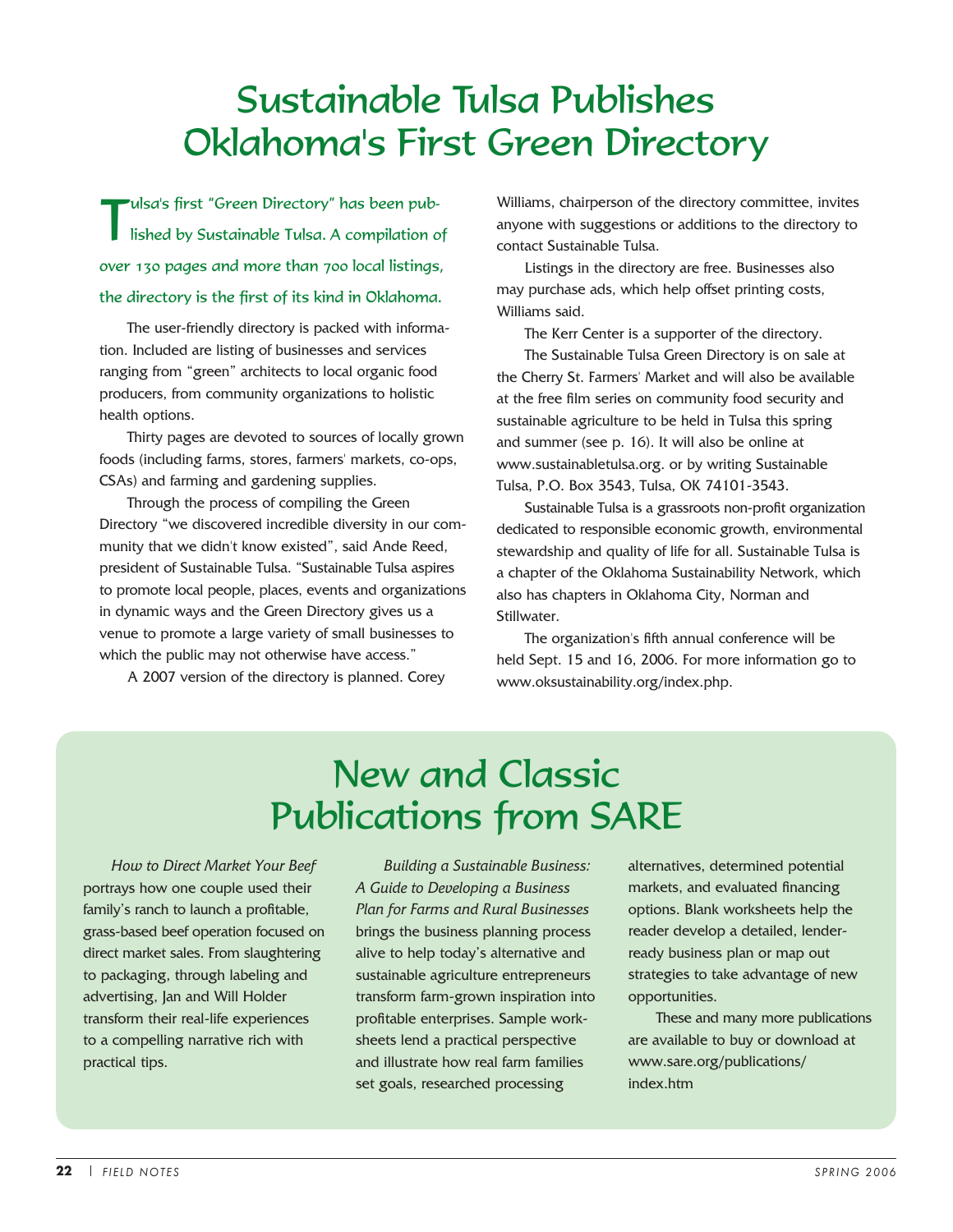







Ann Ware August 13, 1964 - December 07, 2005

.<br>nn Ware, our colleague and friend, passed away on December 7, 2005. A

Ann was the Kerr Center's business manager for 11 years—a job she performed with great pride. She was efficient, accurate, and always reliable, helping the Kerr Center run smoothly and contributing greatly to the success of our events and programs.

Jim Horne, Kerr Center President had this to say: "Ann was always involved in any major decision I had to make. I valued her counsel on many matters. She was a dear friend and a trusted employee that gave her best everyday. Ann has left an enduring mark on our organization and her life made all of us better."

Ann was a kind and loving person with great courage. Her positive attitude inspired everyone who knew her. With faith and spirit she fought the cancer that ultimately took her away from us.

She is survived by her two children, Daniel and Rachel, and her husband, Alan Ware, who heads our producer grants and stewardship farm programs.